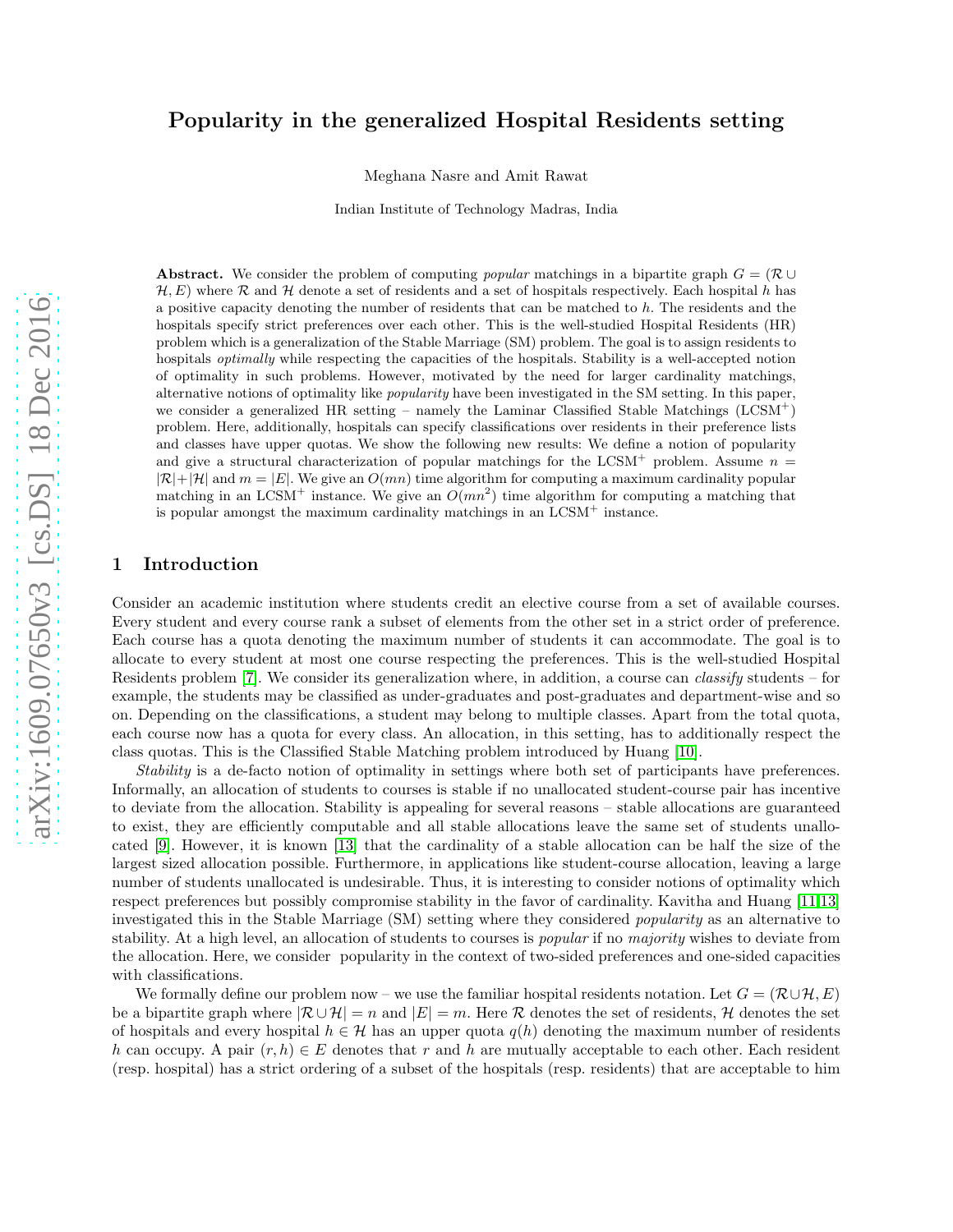or her (resp. it). This ordering is called the preference list of a vertex. An assignment (or a matching) M in  $G$  is a subset of  $E$  such that every resident is assigned to at most one hospital and a hospital  $h$  is assigned at most  $q(h)$  residents. Let  $M(r)$  (resp.  $M(h)$ ) denote the hospital (resp. the set of residents) which are assigned to r (resp. h) in M. A hospital h is under-subscribed if  $|M(h)| < q(h)$ . A matching M is stable if no unassigned pair  $(r, h)$  wishes to deviate from M. The goal is to compute a stable matching in G. We denote it by  $HR^+$  throughout the paper<sup>[1](#page-1-0)</sup>. The celebrated deferred acceptance algorithm by Gale and Shapley [\[7\]](#page-16-0) proves that every instance of the  $HR^+$  problem admits a stable matching.

A generalization of the  $HR^+$  problem is the Laminar Classified Stable Matching (LCSM) problem introduced by Huang  $[10]$ . An instance of the LCSM<sup>+</sup> problem is an instance of the  $HR^+$  problem where additionally, each hospital  $h$  is allowed to specify a classification over the set of residents in its preference list. A class  $C_k^h$  of a hospital h is a subset of residents in its preference list and has an associated upper quota  $q(C_k^h)$  denoting the maximum number of residents that can be matched to h in  $C_k^h$ . (In the LCSM problem [\[10\]](#page-16-1), classes can have lower quotas as well.) We assume that the classes of a hospital form a laminar set. That is, for any two classes  $C_j^h$  and  $C_k^h$ , either the two classes are disjoint  $(C_j^h \cap C_k^h = \emptyset)$ , or one is contained inside the other  $(C_j^h\subset C_k^h$  or  $C_k^h\subset C_j^h$ ). Huang suitably modified the classical definition of stability to account for the presence of these classifications. He showed that every instance of the LCSM<sup>+</sup> problem admits a stable matching which can be computed in  $O(mn)$  time [\[10\]](#page-16-1). A restriction of the LCSM<sup>+</sup> problem, denoted by Partition Classified Stable Matching (PCSM+), is where the classes of every hospital partition the residents in its preference list.

Motivated by the need to output larger cardinality matchings, we consider computing *popular* matchings in the LCSM<sup>+</sup> problem. The notion of popularity uses votes to compare two matchings. Before we can define voting in the LCSM<sup>+</sup> setting, it is useful to discuss voting in the context of the SM problem.

Voting in the SM setting: Let  $G = (\mathcal{R} \cup \mathcal{H}, E)$  be an instance of the SM problem and let M and M' be any two matchings in G. A vertex  $u \in \mathcal{R} \cup \mathcal{H}$  (where each hospital h has  $q(h) = 1$ ) prefers M over M' and therefore votes for M over M' if either (i) u is matched in M and unmatched in M' or (ii) u is matched in both M and M' and prefers  $M(u)$  over  $M'(u)$ . A matching M is more popular than M' if the number of votes that M gets as compared to  $M'$  is greater than the number of votes that  $M'$  gets as compared to M. A matching M is popular if there does not exist any matching that is more popular than M. In the SM setting it is known that a stable matching is popular, however it was shown to be *minimum* cardinality popular matching [\[11\]](#page-16-3). Huang and Kavitha [\[11,](#page-16-3)[13\]](#page-17-0) gave efficient algorithms for computing a max-cardinality popular matching and a popular matching amongst max-cardinality matchings in an SM instance.

Voting in the capacitated setting: To extend voting in the capacitated setting, we assign a hospital  $h$ as many votes as its upper quota  $q(h)$ . This models the scenario in which hospitals with larger capacity get a larger share of votes. For the  $HR^+$  problem, a hospital h compares the most preferred resident in  $M(h) \setminus M'(h)$  to the most preferred resident in  $M'(h) \setminus M(h)$  (and votes for M or M' as far as those two residents are concerned) and so on. For this voting scheme, we can obtain analogous results for computing popular matchings in the HR<sup>+</sup> problem via the standard technique of *cloning* (that is, creating  $q(h)$  copies of a hospital h and appropriately modifying preference lists of the residents and hospitals  $2$ ). However, our interest is in the LCSM<sup>+</sup> problem, for which we are not aware of any reduction to the SM problem. Furthermore, we show that the straightforward voting scheme as defined in the HR<sup>+</sup> does not suffice for the LCSM<sup>+</sup> problem. Therefore, we define a voting scheme for a hospital which takes into consideration the classifications as well as ensures that every stable matching in the LCSM<sup>+</sup> instance is popular. We show the following results:

- $-$  We define a notion of popularity for the LCSM<sup>+</sup> problem. Since our definition ensures that stable matchings are popular – this guarantees the existence of popular matchings in the  $LCSM<sup>+</sup>$  problem.
- $-$  We give a characterization of popular matchings for the LCSM<sup>+</sup> problem, which is a natural extension of the characterization of popular matchings in SM setting [\[11\]](#page-16-3).

 $^1\,$  We use  $\mathrm{HR}^+$  instead of HR for consistency with other problems discussed in the paper.

<span id="page-1-1"></span><span id="page-1-0"></span> $^2$  For every hospital in the cloned graph, its preference list is the same as in the original instance. For every hospital h, fix an ordering of its clones. The preference list of a resident  $r$  in the cloned instance is obtained by replacing the occurrence of  $h$  by the fixed ordering of its clones. We refer the reader to [\[4](#page-16-4)[,14\]](#page-17-1) for details.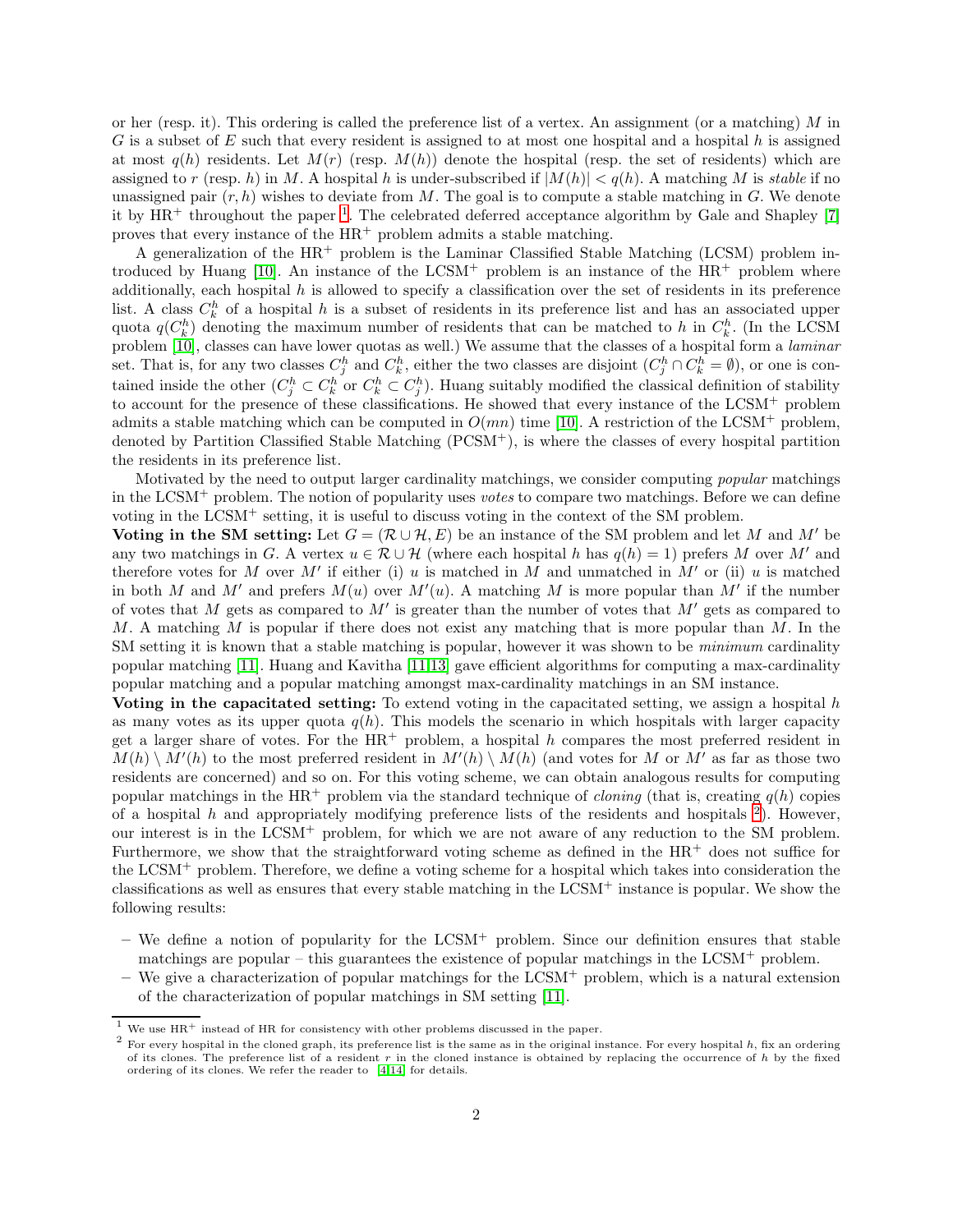– We obtain the following algorithmic results. An  $O(m+n)$  (resp.  $O(mn)$ ) time algorithm for computing a maximum cardinality popular matching in a PCSM<sup>+</sup> (resp. LCSM<sup>+</sup>) instance. An  $O(mn)$  (resp.  $O(mn^2)$ ) time algorithm for computing a popular matching amongst maximum cardinality matchings in a PCSM<sup>+</sup>  $(resp. LCSM<sup>+</sup>)$  instance.

Very recently, independent of our work, two different groups [\[4](#page-16-4)[,12\]](#page-17-2) have considered popular matchings in the one-to-many setting. Brandl and Kavitha [\[4\]](#page-16-4) have considered computing *popular* matchings in the  $HR^+$ problem. In their work as well as ours, a hospital h is assigned as many votes as its capacity to compare two matchings M and M'. In contrast, by the definition of popularity in [\[4\]](#page-16-4), a hospital h chooses the most adversarial ordering of residents in  $M(h) \setminus M'(h)$  and  $M'(h) \setminus M(h)$  for comparing M and M'. However, it is interesting to note that in an  $HR^+$  instance the same matching is output by both our algorithms. On the other hand, we remark that the model considered in our paper is a more general one than the one considered in [\[4\]](#page-16-4). Kamiyama [\[12\]](#page-17-2) has generalized our work and the results in [\[4\]](#page-16-4) using a matroid based approach.

We finally remark that one can consider voting schemes where a hospital is given a *single* vote instead of capacity many votes. In one such scheme, a hospital compares the set of residents in  $M(h)$  and  $M'(h)$  in lexicographic order and votes accordingly. However, when such a voting is used, it is possible to construct instances where a stable matching is not popular. The techniques in this paper use the fact that stable matchings are popular, therefore it is unclear if our techniques will apply for such voting schemes.

Related Work: The notion of popularity was introduced by Gärdenfors [\[8\]](#page-16-5) in the context of stable matchings. In [\[1\]](#page-16-6) Abraham et al. studied popularity in the one-sided preference list model. As mentioned earlier, our work is inspired by a series of papers where popularity is considered as an alternative to stability in the stable marriage setting by Huang, Kavitha and Cseh  $[5,11,13]$  $[5,11,13]$  $[5,11,13]$ . Biró et al.  $[3]$  give several practical scenarios where stability may be compromised in the favor of size. The PCSM<sup>+</sup> problem is a special case of the Student Project Allocation (SPA) problem studied by Abraham et al. [\[2\]](#page-16-9). They gave a linear time algorithm to compute a stable matching in an instance of the SPA problem. In this paper, we use the algorithms of Abraham et al. [\[2\]](#page-16-9) and Huang [\[10\]](#page-16-1) for computing stable matchings in the PCSM<sup>+</sup> and LCSM<sup>+</sup> problems. Both these algorithms follow the standard deferred acceptance algorithm of Gale and Shapley with problem specific modifications. We refer the reader to [\[2\]](#page-16-9) and [\[10\]](#page-16-1) for details.

Organization: In Section [2](#page-2-0) we define the notion of popularity, in Section [3](#page-6-0) we present the structural characterization of popular matchings. In Section [4](#page-8-0) we describe our algorithms to compute a maximum cardinality popular matching, and a popular matching amongst maximum cardinality matchings. We conclude with a short discussion about popular matchings in the LCSM problem.

# <span id="page-2-0"></span>2 Stability and popularity in the LCSM<sup>+</sup> problem

Consider an instance  $G = (\mathcal{R} \cup \mathcal{H}, E)$  of the LCSM<sup>+</sup> problem. As done in [\[10\]](#page-16-1), assume that for every  $h \in \mathcal{H}$ there is a class  $C^h_*$  containing all the residents in the preference list of h and  $q(C^h_*) = q(h)$ . For a hospital h, let  $T(h)$  denote the tree of classes corresponding to h where  $C^h_*$  is the root of  $T(h)$ . The leaf classes in  $T(h)$ denote the most refined classifications for a resident whereas as we move up in the tree from a leaf node to the root, the classifications gets coarser.

To define stable matchings in the LCSM problem, Huang introduced the notion of a blocking group w.r.t. a matching. Later, Fleiner and Kamiyama [\[6\]](#page-16-10) defined a blocking pair which is equivalent to a blocking group of Huang. We use the definition of stability from [\[6\]](#page-16-10) which we recall below. A set  $S = \{r_1, \ldots, r_l\}$  is *feasible* for a hospital h if  $|S| \le q(h)$  and for every class  $C_j^h$  of h (including the root class  $C_*^h$ ), we have  $|C_j^h \cap S| \le q(C_j^h)$ . A matching M in G is feasible if every resident is matched to at most one hospital, and  $M(h)$  is feasible for every hospital  $h \in \mathcal{H}$ . A pair  $(r, h) \notin M$  blocks M iff both the conditions below hold:

- r is unmatched in M, or r prefers h over  $M(r)$ , and
- − either the set  $M(h) \cup \{r\}$  is feasible for h, or there exists a resident  $r' \in M(h)$ , such that h prefers r over r', and  $(M(h) \setminus \{r'\}) \cup \{r\}$  is feasible for h.

A feasible matching  $M$  in  $G$  is stable if  $M$  does not admit any blocking pair.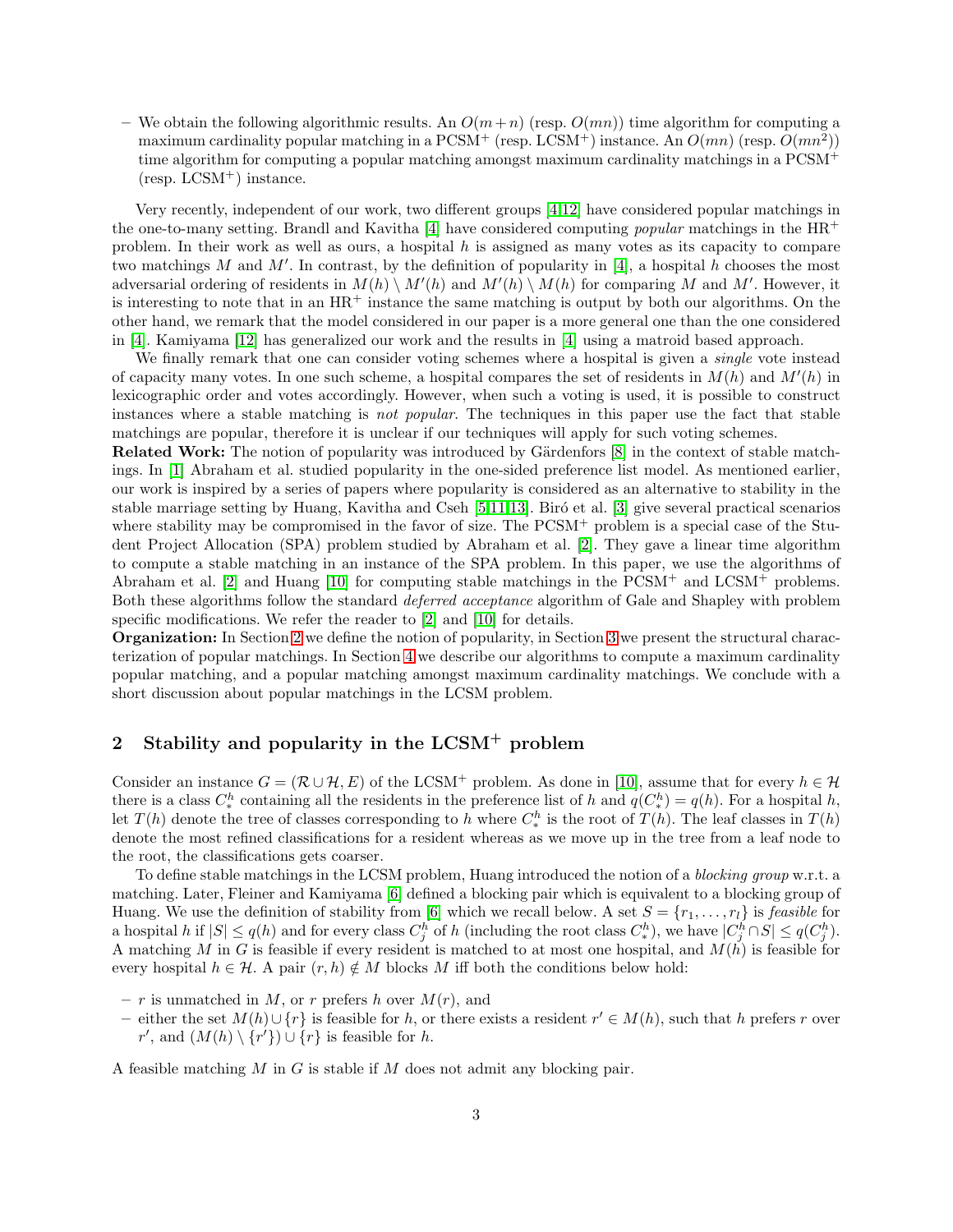#### 2.1 Popularity

To define popularity, we need to specify how a hospital compares two sets  $M(h)$  and  $M'(h)$  in an LCSM<sup>+</sup> setting, where  $M$  and  $M'$  are two feasible matchings in the instance.

**Illustrative example** Consider the following LCSM<sup>+</sup> instance where  $\mathcal{R} = \{r_1, \ldots, r_4\}$  and  $\mathcal{H} = \{h_1, \ldots, h_3\}$ and the preference lists of the residents and hospitals are as given in Figure [1\(](#page-3-0)a) and (b) respectively. The preferences can be read as follows: resident  $r_1$  has  $h_1$  as his top choice hospital. Resident  $r_2$  has  $h_2$  as its top choice hospital followed by  $h_1$  which is his second choice hospital and so on. For  $h \in \{h_2, h_3\}$  we have  $q(h) = 1$  and both these hospitals have a single class  $C_*^h$  containing all the residents in the preference list of h and  $q(C_*^h) = q(h)$ . For hospital  $h_1$  we have  $q(h_1) = 2$  and the classes provided by  $h_1$  are  $C_1^{h_1} = \{r_1, r_2\}, C_2^{h_1} = \{r_3, r_4\}, C_*^{h_1} = \{r_1, r_2, r_3, r_4\}$  with quotas as follows:  $q(C_1^{h_1}) = q(C_2^{h_1}) = 1$  and  $q(C_*^{h_1})=2$ . We remark that the example in Figure [1](#page-3-0) is also a PCSM<sup>+</sup> instance. Figure [1\(](#page-3-0)c) shows the tree  $T(h_1)$ .



<span id="page-3-0"></span>**Fig. 1.** (a) Resident preferences, (b) Hospital preferences, (c)  $T(h_1)$ . The matchings  $M = \{(r_1, h_1), (r_2, h_2), (r_3, h_1)\}$  $M' = \{(r_2, h_1), (r_3, h_2), (r_4, h_1)\}\$ , and  $M'' = \{(r_1, h_1), (r_2, h_3), (r_3, h_2), (r_4, h_1)\}\$  are all feasible in the instance.

Consider the two feasible matchings M and M' defined in Fig. [1.](#page-3-0) Note that M is stable in the instance whereas the edge  $(r_3, h_1)$  blocks M'. While comparing M and M', the vote for every vertex u in the instance except  $h_1$  is clear – u compares  $M(u)$  with  $M'(u)$  and votes accordingly. In order for  $h_1$  to vote between M and M', the hospital compares between  $M(h_1) = \{r_1, r_3\}$  and  $M'(h_1) = \{r_2, r_4\}$ . A straightforward way is to compare  $r_3$  with  $r_2$  (the most preferred resident in  $M(h_1)$  to the most preferred resident in  $M'(h_1)$ ) and then compare  $r_1$  with  $r_4$  (second most preferred resident in  $M(h_1)$  to second most preferred resident in  $M'(h_1)$ ). Thus, both the votes of  $h_1$  are in favor of  $M'$  when compared with M. Such a comparison has two issues – (i) it ignores the classifications given by  $h_1$ , and (ii) the number of votes that M' gets when compared with  $M$  is more than the number of votes that  $M$  gets as compared to  $M'$ . Therefore  $M'$  is more popular than  $M$  which implies that  $M$  (a stable matching) is **not** popular.

We propose a comparison scheme for hospitals which addresses both the issues. In the above example, we note that  $r_1 \in M(h)$  has a corresponding resident  $r_2 \in M'(h)$  to be compared to in one of the most refined classes  $C_1^{h_1}$  (see Figure [1\(](#page-3-0)c)). Thus, we compare  $r_1$  with  $r_2$ . The resident  $r_3 \in M(h)$  is compared to  $r_4 \in M(h)$  another leaf class  $C_2^{h_1}$ . According to this comparison,  $h_1$  is indifferent between M and M' and  $M'$  is no longer more popular than  $M$ . Note that, although in the example, both the comparisons happen in a leaf class, this may not be the case in a general instance. Finally, we note that the matching  $M''$  is a popular matching in the instance and is strictly larger in size than the stable matching M.

We formalize the above observations in the rest of the section. To take into account the classifications, for a hospital h and the matchings M and M', we set up a correspondence between residents in  $M(h) \setminus M'(h)$ and the residents in  $M'(h) \setminus M(h)$ . That is, we define:

$$
corr: M(h) \oplus M'(h) \to M(h) \oplus M'(h) \cup \{\perp\}
$$

For a resident  $r \in M(h) \oplus M'(h)$  we denote by  $corr(r)$  the corresponding resident to which r gets compared when the hospital h casts its votes. We let  $corr(r) = \perp$  if r does not have a corresponding resident to be compared to from the other matching. The pseudo-code for the algorithm to compute the corr function is given below.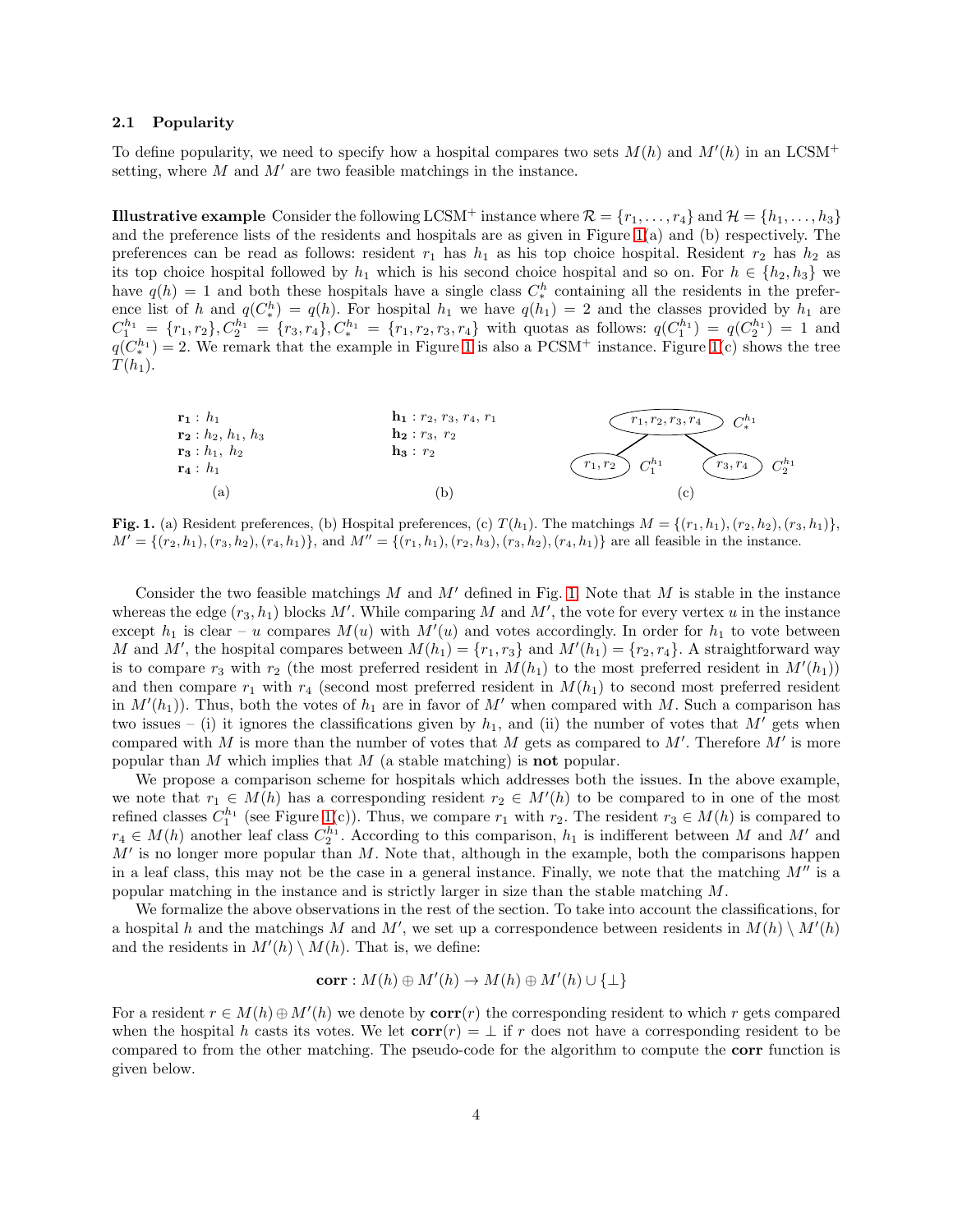| <b>Algorithm 1</b> Correspondence between residents of $M(h)$ and $M'(h)$                                       |
|-----------------------------------------------------------------------------------------------------------------|
| 1: <b>procedure</b> FIND-CORRESPONDENCE $(h, M, M')$                                                            |
| let $T(h)$ be the classification tree associated with h<br>2:                                                   |
| set $corr(r) = \perp$ for each $r \in M(h) \oplus M'(h)$<br>3:                                                  |
| $Y = M(h) \setminus M'(h); Y' = M'(h) \setminus M(h)$<br>4:                                                     |
| while $Y \neq \emptyset$ and $Y' \neq \emptyset$ do<br>5:                                                       |
| for each class $C_i^h$ in $T(h)$ do<br>6:                                                                       |
| $X_i = C_i^h \cap Y$<br>7:                                                                                      |
| $X'_i = C^h_i \cap Y'$<br>8:                                                                                    |
| Let $C_f^h$ be one of the most refined classes for which $X_f \neq \emptyset$ and $X'_f \neq \emptyset$ .<br>9: |
| for $k = 1, , min( X_f ,  X'_f )$ do<br>10:                                                                     |
| let r be the k-th most preferred resident in $X_f$<br>11:                                                       |
| let r' be the k-th most preferred resident in $X'_f$<br>12:                                                     |
| set $corr(r) = r'$ , and $corr(r') = r$<br>13:                                                                  |
| $Y = Y \setminus \{r\}; Y' = Y' \setminus \{r'\}$<br>14:                                                        |

The algorithm begins by setting corr for every  $r \in M(h) \oplus M'(h)$  to  $\perp$ . The algorithm maintains two sets of residents  $Y = M(h) \setminus M'(h)$  and  $Y' = M'(h) \setminus M(h)$  for whom corr needs to be set. As long as the sets Y and Y' are both non-empty, the algorithm repeatedly computes for every class  $C_j^h$  (including the root class  $C^h_*$ ) the sets  $X_j = C^h_j \cap Y$  and  $X'_j = C^h_j \cap Y'$ . The algorithm then chooses one of the most refined classes, say  $C_f^h$  in  $T(h)$ , for whom  $X_f$  and  $X'_f$  are both non-empty. Finally, residents in  $X_f$  and  $X'_f$  are sorted according to the preference ordering of h and the **corr** of the k-th most preferred residen is set to the k-th most preferred resident in  $X'_{f}$ , where  $k = 1, \ldots, \min\{|X_{f}|, |X'_{f}|\}.$ 

For  $r \in \mathcal{R}$ , and any feasible matching M in G, if r is unmatched in M then,  $M(r) = \perp$ . A vertex prefers any of its neighbours over  $\bot$ . For a vertex  $u \in \mathcal{R} \cup \mathcal{H}$ , let  $x, y \in N(u) \cup \{\bot\}$ , where  $N(u)$  denotes the neighbours of  $u$  in  $G$ .

$$
vote_u(x, y) = +1
$$
 if u prefers x over y  
= -1 if u prefers y over x  
= 0 if x = y

Using the above notation, the vote of a resident is easy to define – a resident r prefers  $M'$  over M iff the term  $V_r > 0$ , where  $V_r = vote_r(M'(r), M(r)).$ 

Recall that a hospital h uses  $q(h)$  votes to compare M and M'. Let  $q_1(h) = |M(h) \cap M'(h)|$  (number of common residents assigned to h in M and M') and  $q_2(h) = q(h) - \max\{|M(h)|, |M'(h)|\}$  (number of unfilled positions of h in both M and M'). Our voting scheme ensures that  $q_1(h) + q_2(h)$  votes of h remain unused when comparing M and M'. A hospital h prefers M' over M iff the term  $V_h > 0$ , where  $V_h$  is defined as follows:

$$
\mathcal{V}_h = (|M'(h)| - |M(h)|) + \sum_{\substack{r \in M'(h) \setminus M(h) \\ \& \& \& \text{corr}(r) \neq \bot}} \text{vote}_h(r, \text{corr}(r))
$$

The first term in the definition of  $\mathcal{V}_h$  counts the votes of h w.r.t. the residents from either M or M' that did not find correspondence. The second term counts the votes of  $h$  w.r.t. the residents each of which has a corresponding resident from the other matching. We note that in the SM setting,  $corr(r)$  will simply be  $M(h)$ . Thus, our definition of votes in the presence of capacities is a natural generalization of the voting scheme in the SM problem.

Let us define the term  $\Delta(M',M)$  as the difference between the votes that  $M'$  gets over M and the votes that  $M$  gets over  $M'$ .

$$
\Delta(M', M) = \sum_{r \in \mathcal{R}} \mathcal{V}_r + \sum_{h \in \mathcal{H}} \mathcal{V}_h
$$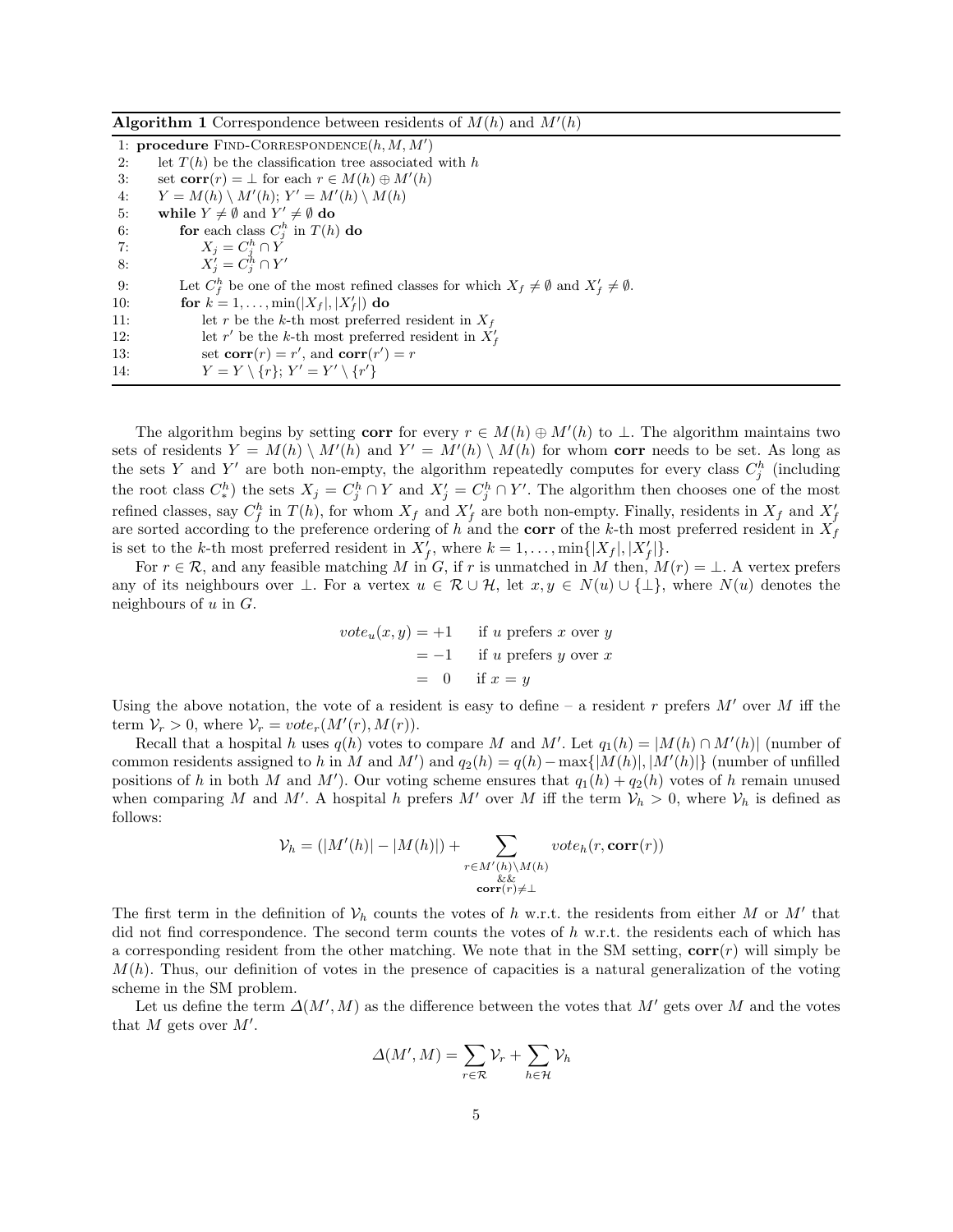**Definition 1.** A matching M is popular in G iff for every feasible matching M', we have  $\Delta(M',M) \leq 0$ .

### 2.2 Decomposing  $M \oplus M'$

Here, we present a simple algorithm which allows us to decompose edges of components of  $M \oplus M'$  in an instance into alternating paths and cycles. Consider the graph  $\tilde{G} = (\tilde{\mathcal{R}} \cup \mathcal{H}, M \oplus M')$ , for any two feasible matchings M and M' in G. We note that the degree of every resident in  $\tilde{G}$  is at most 2 and the degree of every hospital in  $\tilde{G}$  is at most  $2 \cdot q(h)$ . Consider any connected component C of  $\tilde{G}$  and let e be any edge in C. We observe that it is possible to construct a unique maximal M alternating path or cycle  $\rho$  containing e using the following simple procedure. Initially  $\rho$  contains only the edge  $e$ .

- 1. Let  $r \in \mathcal{R}$  be one of the end points of the path  $\rho$ , and assume that  $(r, M(r)) \in \rho$ . We grow  $\rho$  by adding the edge  $(r, M'(r))$ . Similarly if an edge from M' is incident on r in  $\rho$ , we grow the path by adding the edge  $(r, M(r))$  if it exists.
- 2. Let  $h \in \mathcal{H}$  be one of the end points of the path  $\rho$ , and assume that  $(r, h) \in M \setminus M'$  belongs to  $\rho$ . We extend  $\rho$  by adding  $(corr(r), h)$  if  $corr(r)$  is not equal to  $\perp$ . A similar step is performed if the last edge on  $\rho$  is  $(r, h) \in M' \setminus M$ .
- 3. We stop the procedure when we complete a cycle (ensuring that the two adjacent residents of a hospital are corr for each other according to the hospital), or the path can no longer be extended. Otherwise we go to Step 1 or Step 2 as applicable and repeat.

The above procedure gives us a unique decomposition of a connected component in  $\tilde{G}$  into alternating paths and cycles. Note that a hospital may appear multiple times in a single path or a cycle and also can belong to more than one alternating paths and cycles. Figure [2](#page-5-0) gives an example of the decomposition of the two feasible matchings in the instance in Figure [1.](#page-3-0)



<span id="page-5-0"></span>Fig. 2. M and M' are feasible matchings in the example as defined in Fig. [1.](#page-3-0) (a)  $\tilde{G} = (\mathcal{R} \cup \mathcal{H}, M \oplus M')$ ; bold edges belong to M, dashed edges belong to M'. (b) shows the decomposition of the edges of the component of  $\tilde{G}$  into a single path.

Let  $\mathcal{Y}_{M\oplus M'}$  denote the collection of alternating paths and alternating cycles obtained by decomposing every component of  $G$ .

<span id="page-5-1"></span>We now state a useful property about any alternating path or cycle in  $\mathcal{Y}_{M\oplus M'}$ .

**Lemma 1.** If  $\rho$  is an alternating path or an alternating cycle in  $\mathcal{Y}_{M\oplus M'}$ , then  $M\oplus \rho$  is a feasible matching in G.

*Proof.* Let  $\langle r', h, r \rangle$  be any sub-path of  $\rho$ , where  $r' = \text{corr}(r)$ , and  $(r, h) \in M$ . We prove that  $(M(h) \setminus \{r\}) \cup$  $\{r'\}$  is feasible for h. Let  $C_i^h$  (resp.  $C_j^h$ ) be the unique leaf class of  $T(h)$  containing r (resp. r'). See Figure [3.](#page-6-1) We consider the following two cases: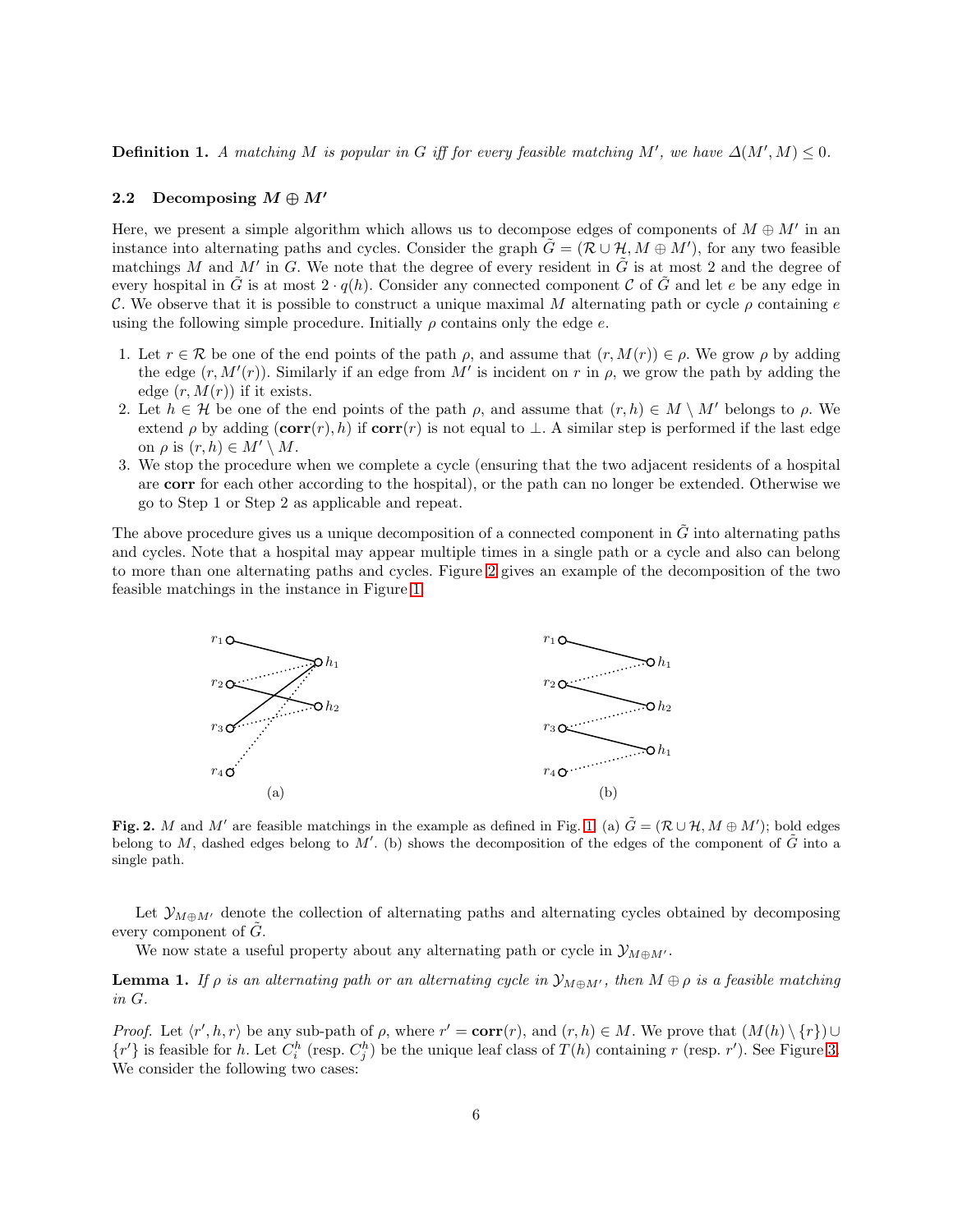

<span id="page-6-1"></span>Fig. 3. The classification tree  $T(h)$  for a hospital h.

- r and r' belong to the same leaf class in  $T(h)$ , i.e.  $C_i^h = C_j^h$ . In this case, it is easy to note that  $(M(h) \setminus \{r\}) \cup \{r'\}\$ is feasible for h.
- − r and r' belong to different leaf classes of  $T(h)$ , i.e.  $C_i^h \neq C_j^h$ . Observe that  $|(M(h) \setminus \{r\}) \cup \{r'\}|$  can violate the upper quota only for those classes of  $T(h)$  which contain r' but do not contain r. Let  $C_k^h$  be the least common ancestor of  $C_i^h$  and  $C_j^h$  in  $T(h)$ . It suffices to look at any class  $C_i^h$  which lies in the path from  $C_k^h$  to  $C_j^h$  excluding the class  $C_k^h$  and show that  $|(M(h) \cap C_t^h) \cup \{r'\}| \le q(C_t^h)$ . As  $r' = \text{corr}(r)$ and  $r \notin C_t^h$ , we claim that  $|M(h) \cap C_t^h| < |M'(h) \cap C_t^h| \le q(C_t^h)$ . The first inequality is due to the fact that r' did not find a corresponding resident in the set  $(M(h) \setminus M'(h)) \cap C_t^h$ . The second inequality is because M' is feasible. Thus,  $(M(h) \cap C_t^h) \cup \{r'\}$  does not violate the upper quota for  $C_t^h$ . Therefore  $(M(h) \setminus \{r\}) \cup \{r'\}\$ is feasible for h.

We note that the hospital h may occur multiple times on  $\rho$ . Let  $M(h)_{\rho}$  denote the set of residents matched to h restricted to  $\rho$ . To complete the proof of the Lemma, we need to prove that  $(M(h) \setminus M(h)_{\rho}) \cup M'(h)_{\rho}$ is feasible for h. The arguments for this follow from the arguments given above. □

As was done in [\[13\]](#page-17-0), it is convenient to label the edges of  $M' \setminus M$  and use these labels to compute  $\Delta(M', M)$ . Let  $(r, h) \in M' \setminus M$ ; the label on  $(r, h)$  is a tuple:

$$
(vote_r(h, M(r)), \ \ vote_h(r, corr(r)))
$$

Note that since we are labeling edges of  $M' \setminus M$ , both entries of the tuple come from the set  $\{-1, 1\}$ . With these definitions in place, we are ready to give the structural characterization of popular matchings in an LCSM<sup>+</sup> instance.

#### <span id="page-6-0"></span>3 Structural characterization of popular matchings

Let  $G = (\mathcal{R} \cup \mathcal{H}, E)$  be an LCSM<sup>+</sup> instance and let M and M' be two feasible matchings in G. Using the corr function, we obtain a correspondence of residents in  $M(h) \oplus M'(h)$  for every hospital h in G. Let  $\tilde{G} = (\mathcal{R} \cup \mathcal{H}, M \oplus M')$  and let  $\mathcal{Y}_{M \oplus M'}$  denote the collection of alternating paths and cycles obtained by decomposing every component of  $\tilde{G}$ . Finally, we label the edges of  $M' \setminus M$  using appropriate votes. The goal of these steps is to is to rewrite the term  $\Delta(M',M)$  as a sum of labels on edges.

We note that the only vertices for whom their vote does not get captured on the edges of  $M' \setminus M$  are vertices that are matched in M but not matched in  $M'$ . Let  $\mathcal U$  denote the multi-set of vertices that are end points of paths in  $\mathcal{Y}_{M\oplus M'}$  such that there is no  $M'$  edge incident on them. Note that the same hospital can belong to multiple alternating paths and cycles in  $\mathcal{Y}_{M\oplus M'}$ , therefore we need a multi-set. All vertices in U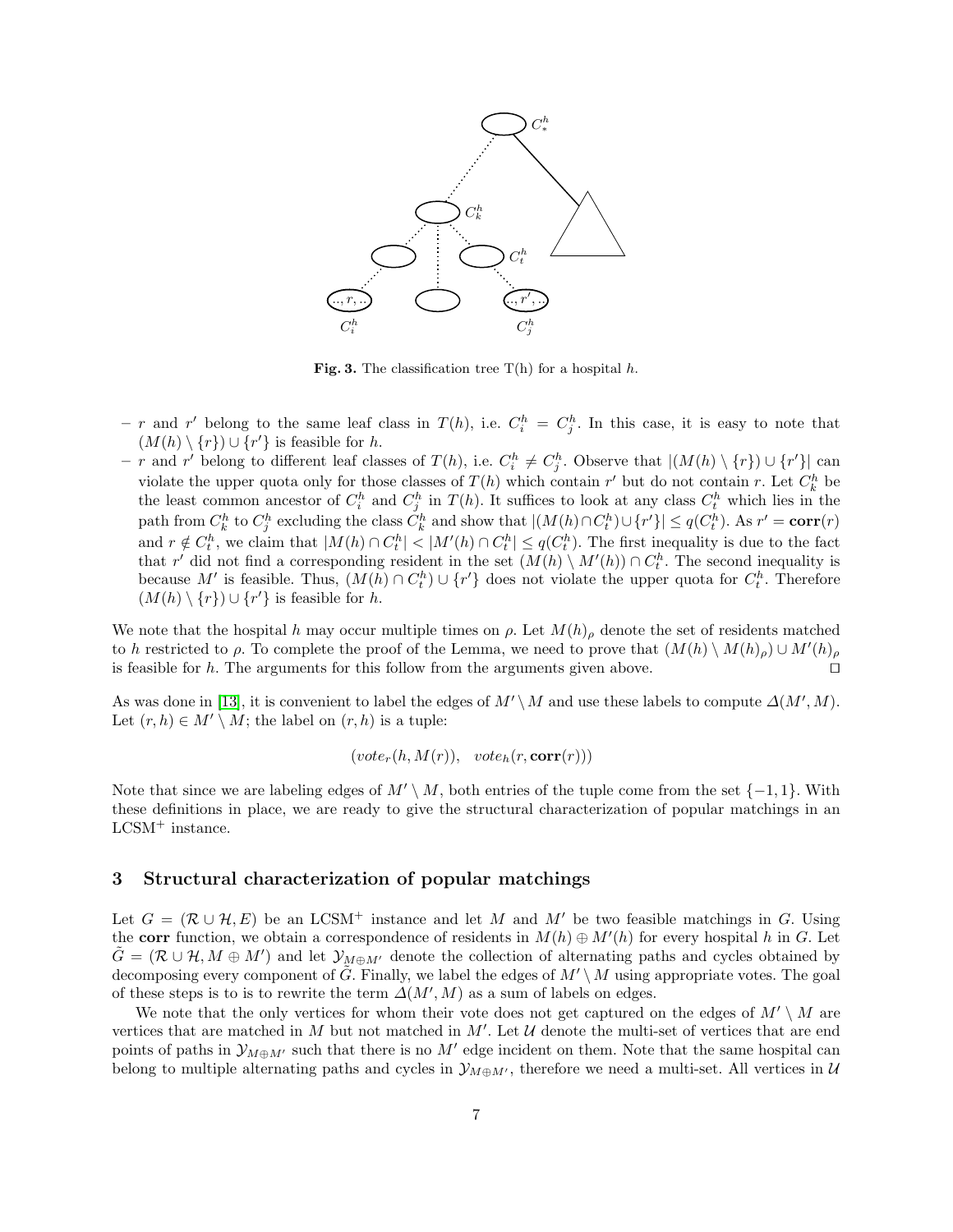prefer M over M' and hence we add a -1 while capturing their vote in  $\Delta(M',M)$ . We can write  $\Delta(M',M)$ as:

$$
\Delta(M',M) = \sum_{x \in \mathcal{U}} -1 + \sum_{\rho \in \mathcal{Y}_{M \oplus M'}} \left( \sum_{(r,h) \in (M' \cap \rho)} \{vote_r(h,M(r)) + vote_h(r,\mathbf{corr}(r))\} \right)
$$

We now delete the edges labeled  $(-1, -1)$  from all paths and cycles  $\rho$  in  $\mathcal{Y}_{M\oplus M'}$ . This simply breaks paths and cycles into one or more paths. Let this new collection of paths and cycles be denoted by  $\mathcal{Y}_{M\oplus M'}$ . Let  $\tilde{U}$  denote the multi-set of vertices that are end points of paths in  $\tilde{y}_{M\oplus M'}$  such that there is no  $M'$  edge incident on them. We rewrite  $\Delta(M',M)$  as:

<span id="page-7-0"></span>
$$
\Delta(M',M) = \sum_{x \in \tilde{U}} -1 + \sum_{\rho \in \tilde{\mathcal{Y}}_{M \oplus M'}} \left( \sum_{(r,h) \in (M' \cap \rho)} \{vote_r(h,M(r)) + vote_h(r,\mathbf{corr}(r))\} \right)
$$

Theorem below characterizes a popular matching.

**Theorem 1.** A feasible matching M in G is popular iff for any feasible matching M' in G, the set  $\tilde{y}_{M \oplus M'}$ does not contain any of the following:

- 1. An alternating cycle with a  $(1, 1)$  edge,
- 2. An alternating path which has a  $(1,1)$  edge and starts with an unmatched resident in M or a hospital which is under-subscribed in M.
- 3. An alternating path which has both its ends matched in M and has two or more  $(1,1)$  edges.

*Proof.* We show that if M is a feasible matching such that for any M' the set  $\tilde{\mathcal{Y}}_{M\oplus M'}$  does not contain (1),  $(2), (3)$  as in Theorem [1,](#page-7-0) then M is popular in G.

Assume for the sake of contradiction that M satisfies the conditions of Theorem [1,](#page-7-0) and yet M is not popular. Therefore there exists a feasible matching  $M^*$  such that  $\Delta(M^*,M) > 0$ . Consider the set  $\mathcal{Y}_{M^*\oplus M}$ . Recall that this set is a collection of paths and cycles and the edges of  $M^* \setminus M$  are labeled. Let  $\rho$  be any path or cycle in  $\mathcal{Y}_{M^*\oplus M}$  and let  $\Delta(M^*,M)_{\rho}$  denote the difference between the votes of  $M^*$  and M when restricted to the residents and hospitals in  $\rho$ . Since  $\Delta(M^*,M) > 0$ , there exists a  $\rho$  such that  $\Delta(M^*,M)_{\rho} > 0$ . Note that  $\rho$  is present in  $\mathcal{Y}_{M^*\oplus M}$ ; using the presence of  $\rho$  we establish the existence of a  $\rho' \in \tilde{\mathcal{Y}}_{M^*\oplus M}$  of the form  $(1), (2)$  or  $(3)$  which contradicts our assumption. We consider three cases depending on the structure of  $\rho$ .

1.  $\rho$  is an alternating cycle or  $\rho$  is an alternating path which starts and ends in an M edge: Since  $\rho \in \mathcal{Y}_{M^*\oplus M}$ , and  $\Delta(M^*, M)_{\rho} > 0$ , it implies that there are more edges in  $\rho$  labeled  $(1, 1)$  than the number of edges labeled  $(-1, -1)$ . We now delete the edges labeled  $(-1, -1)$  from  $\rho$ ; this breaks  $\rho$  in to multiple alternating paths. Note that each of these paths (say  $\rho'$ ) start and end with an M edge and are also present in  $\mathcal{Y}_{M^*\oplus M}$ . Furthermore, since  $\rho$  contained more number of edges labeled (1, 1) than the number of edges labeled  $(-1, -1)$ , it is clear that there exists at least one  $\rho'$  which has two edges labeled  $(1, 1)$ . This is a path of type  $(3)$  from the theorem statement and therefore contradicts our assumption that M satisfied the conditions of the theorem.

### 2.  $\rho$  is an alternating path which starts or ends in an  $M^*$  edge:

The proof is similar to the previous case except that when we delete from  $\rho$  the edges labeled  $(-1,-1)$ we get paths  $\rho' \in \tilde{\mathcal{Y}}_{M^* \oplus M}$  which are paths of type (2) or type (3) from the theorem statement. This contradicts the assumption that M satisfied the conditions of the theorem.

This completes the proof of one direction of the Theorem. To prove the other direction, we prove the contrapositive of the statement. That is, if for any feasible matching  $M'$ ,  $\tilde{\mathcal{Y}}_{M\oplus M'}$  contains (1), (2) or (3), then M is not popular in G. We first assume that  $\rho \in \mathcal{Y}_{M\oplus M'}$  satisfying (1), (2), or (3) is also present in  $\mathcal{Y}_{M\oplus M'}$ . Under this condition, it is possible to get a more popular matching than M by the following three cases.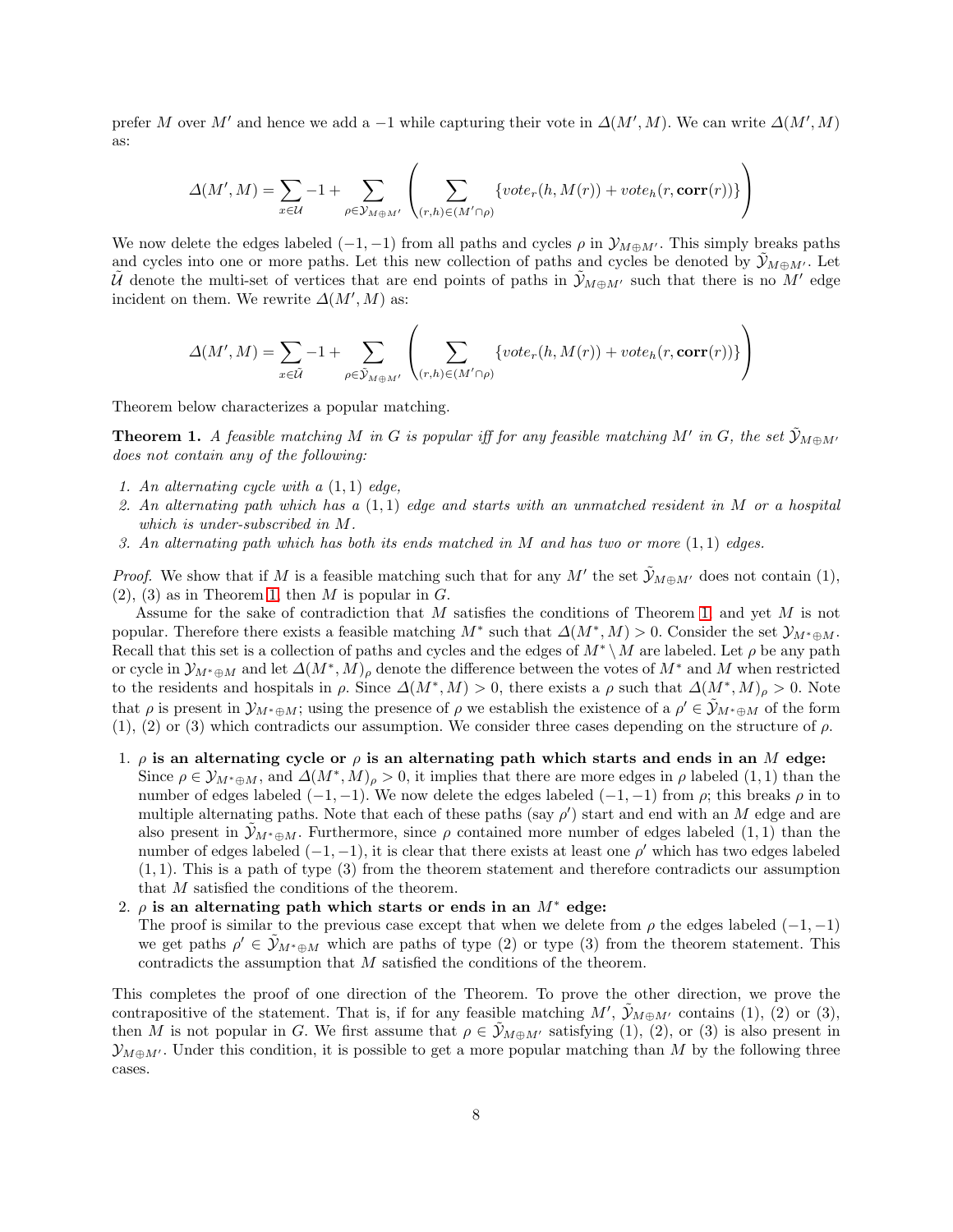- Let  $M_2 = M \oplus \rho$  be a matching in G; by Lemma [1](#page-5-1) we know that  $M_2$  is feasible in G. Comparing  $M_2$  to M yields two more votes for  $M_2$ . Hence,  $M_2$  is more popular than M.
- If  $\rho$  is an alternating path in  $\mathcal{Y}_{M\oplus M'}$ , which has both its endpoints matched in M, and contains more than one edge labeled (1, 1). Then similar to the case above  $M_2 = M \oplus \rho$  is more popular than M.
- If  $\rho$  is an alternating path in  $\mathcal{Y}_{M\oplus M'}$ , which has exactly one of its endpoints matched in M, and contains an edge labeled  $(1, 1)$ , then again  $M_2 = M \oplus \rho$  is more popular than M.

Now let us assume that  $\rho \in \mathcal{Y}_{M\oplus M'}$  is not present in  $\mathcal{Y}_{M\oplus M'}$ . In such a case,  $\rho$  is contained in a larger path or a cycle  $\rho' \in \mathcal{Y}_{M\oplus M'}$  obtained by combining  $\rho$  with other paths in  $\tilde{\mathcal{Y}}_{M\oplus M'}$  and adding the deleted  $(-1,-1)$ edges. Using the larger path or cycle  $\rho'$  we can construct a matching that is more popular than M. Note that we need to use paths or cycles in  $\mathcal{Y}_{M\oplus M'}$  to obtain another matching, since we have to ensure that the matching obtained is indeed feasible in the instance and the correspondences are maintained. ⊓⊔

We now prove that every stable matching in an LCSM<sup>+</sup> instance is popular.

**Theorem 2.** Every stable matching in an  $LCSM^+$  instance G is popular.

*Proof.* Let M be a stable matching in G. For any feasible matching M' in G consider the set  $\mathcal{Y}_{M\oplus M'}$ . To prove that M is stable, it suffices to show that there does not exist a path or cycle  $\rho \in \mathcal{Y}_{M\oplus M'}$  such that an edge of  $\rho$  is labeled (1, 1). For the sake of contradiction, assume that  $\rho$  is such a path or cycle, which has an edge  $(r', h) \in M' \setminus M$  labeled  $(1, 1)$  $(1, 1)$  $(1, 1)$ . Let  $r = corr(r')$ , where  $(r, h) \in M \cap \rho$ . From the proof of Lemma 1 we observe that  $(M(h) \setminus \{r\}) \cup \{r'\}$  is feasible for h, therefore the edge  $(r', h)$  blocks M contradicting the stability of M.  $□$ 

# <span id="page-8-0"></span>4 Popular matchings in LCSM<sup>+</sup> problem

In this section we present efficient algorithms for computing (i) a maximum cardinality popular matching, and (ii) a matching that is popular amongst all the maximum cardinality matchings in a given LCSM<sup>+</sup> instance. Our algorithms are inspired by the reductions of Kavitha and Cseh [\[5\]](#page-16-7) where they work with a stable marriage instance. We describe a general reduction from an LCSM<sup>+</sup> instance G to another LCSM<sup>+</sup> instance  $G_s$ . Here  $s = 2, \ldots, |\mathcal{R}|$ . The algorithms for the two problems are obtained by choosing an appropriate value of s. **The graph**  $G_s$ : Let  $G = (\mathcal{R} \cup \mathcal{H}, E)$  be the input LCSM<sup>+</sup> instance. The graph  $G_s = (\mathcal{R}_s \cup \mathcal{H}_s, E_s)$  is constructed as follows: Corresponding to every resident  $r \in \mathcal{R}$ , we have s copies of r, call them  $r^0, \ldots, r^{s-1}$ in  $\mathcal{R}_s$ . The hospitals in H and their capacities remain unchanged; however we have additional dummy hospitals each of capacity 1. Corresponding to every resident  $r \in \mathcal{R}$ , we have  $(s - 1)$  dummy hospitals  $d_r^0, \ldots, d_r^{s-2}$  in  $\mathcal{H}_s$ . Thus,

$$
\mathcal{R}_s = \{ r^0, \ldots, r^{s-1} \mid \forall r \in \mathcal{R} \}; \quad \mathcal{H}_s = \mathcal{H} \cup \{ d_r^0, \ldots, d_r^{s-2} \mid \forall r \in \mathcal{R} \}
$$

We use the term level-*i* resident for a resident  $r^i \in \mathcal{R}_s$  for  $0 \leq i \leq s-1$ . The preference lists corresponding to  $s$  different residents of  $r$  in  $G_s$  are:

- For a level-0 resident  $r^0$ , its preference list in  $G_s$  is the preference list of r in G, followed by the dummy hospital  $d_r^0$ .
- − For a level-i resident  $r^i$ , where  $1 \le i \le s-2$ , its preference list in  $G_s$  is  $d_r^{i-1}$  followed by preference list of r in G, followed by  $d_r^i$ .
- − For a level- $(s-1)$  resident  $r^{s-1}$ , its preference list in  $G_s$  is the dummy hospital  $d_r^{s-2}$  followed by the preference list of  $r$  in  $G$ .

The preference lists of hospitals in  $G_s$  are as follows.

- The preference list for a dummy hospital  $d_r^i$  is  $r^i$  followed by  $r^{i+1}$ .
- For  $h \in \mathcal{H}$ , its preference list in  $G_s$ , has level-(s − 1) residents followed by level-(s − 2) residents, so on upto the level-0 residents in the same order as in  $h$ 's preference list in  $G$ .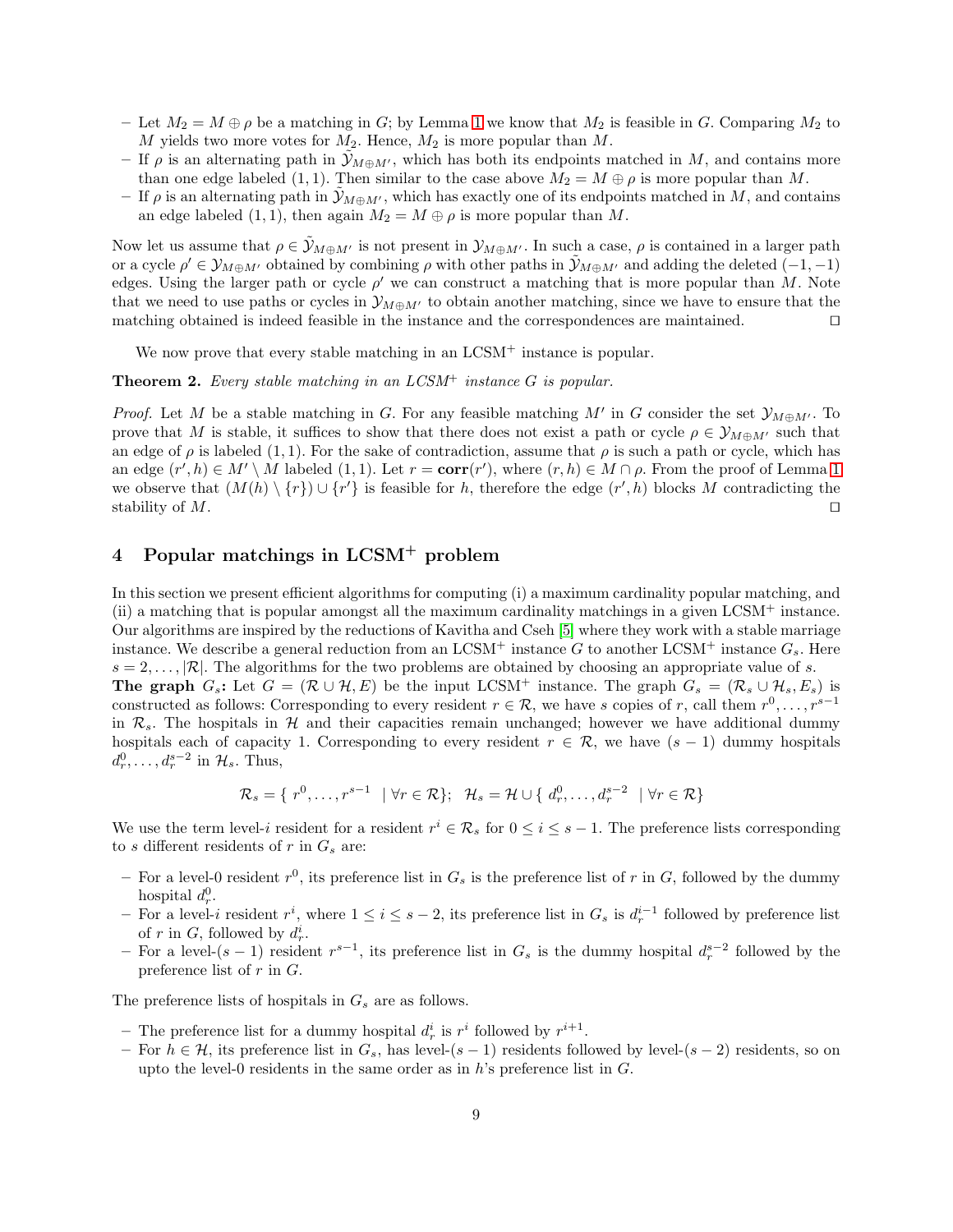Finally, we need to specify the classifications of the hospitals in  $G_s$ . For every class  $C_i^h$  in the instance  $G$ , we have a corresponding class  $\bar{C}_i^h = \bigcup_{r \in C_i^h} \{r^0, \ldots, r^{s-1}\}$  in  $G_s$ , such that  $q(\bar{C}_i^h) = q(C_i^h)$ . We note that  $|\bar{C}_i^h| = s \cdot |C_i^h|$ . Let  $M_s$  be a stable matching in  $G_s$ . Then  $M_s$  satisfies the following properties:

- $(\mathcal{I}_1)$  Each  $d_r^i \in \mathcal{H}_s$  for  $0 \leq i \leq s-2$ , is matched to one of  $\{r^i, r^{i+1}\}\n\text{ in } M_s$ .
- $(\mathcal{I}_2)$  The above invariant implies that for every  $r \in \mathcal{R}$  at most one of  $\{r^0, \ldots, r^{s-1}\}$  is assigned to a non-dummy hospital in  $M_s$ .
- $(\mathcal{I}_3)$  For a resident  $r \in \mathcal{R}$ , if  $r^i$  is matched to a non-dummy hospital in  $M_s$ , then for all  $0 \leq j \leq i-1$ ,  $M_s(r^j) = d_r^j$ . Furthermore, for all  $i+1 \leq p \leq s-1$ ,  $M_s(r^p) = d_r^{p-1}$ . This also implies that in  $M_s$  all residents  $r^0, \ldots, r^{s-2}$  are matched and only  $r^{s-1}$  can be left unmatched in  $M_s$ .

These invariants allow us to naturally map the stable matching  $M_s$  to a feasible matching M in G. We define a function  $map(M_s)$  as follows.

$$
M = map(M_s) = \{(r, h) : h \in \mathcal{H} \text{ and } (r^i, h) \in M_s \text{ for exactly one of } 0 \leq i \leq s-1\}
$$

We outline an algorithm that computes a feasible matching in an  $LCSM^+$  instance G. Given G and s, construct the graph  $G_s$  from G. Compute a stable matching  $M_s$  in  $G_s$ . If G is an LCSM<sup>+</sup> instance we use the algorithm of Huang  $[10]$  to compute a stable matching in G. If G is a PCSM<sup>+</sup> instance, it is easy to observe that  $G_s$  is also a PCSM<sup>+</sup> instance. In that case, we use the algorithm of Abraham et al.[\[2\]](#page-16-9) to compute a stable matching. (The SPA instance is different from a PCSM<sup>+</sup> instance, however, there is a easy reduction from the  $PCSM^+$  instance to SPA, we give the reduction (refer Appendix [A.1\)](#page-17-3) for the sake of completeness.). We output  $M = map(M<sub>s</sub>)$  whose feasibility is guaranteed by the invariants mentioned earlier. The complexity of our algorithm depends on s and the time required to compute a stable matching in the problem instance.

In the rest of the paper, we denote by M the matching obtained as  $map(M_s)$  where  $M_s$  is a stable matching in  $G_s$ . For any resident  $r_i \in \mathcal{R}$ , we define

$$
map^{-1}(r_i, M_s) = r_i^{j_i}
$$
 where  $0 \le j_i \le s - 1$  and  $M_s(r_i^{j_i})$  is a non-dummy hospital  
=  $r_i^{s-1}$  otherwise.

Recall by Invariant  $(\mathcal{I}_3)$ , exactly one of the level copy of  $r_i$  in  $G_s$  is matched to a non-dummy hospital in  $M_s$ . For any feasible matching M' in G consider the set  $\mathcal{Y}_{M\oplus M'}$  – recall that this is a collection of M alternating paths and cycles in G. For any path or cycle  $\rho$  in  $\mathcal{Y}_{M\oplus M'}$ , let us denote by  $\rho_s = map^{-1}(\rho, M_s)$  the path or cycle in  $G_s$  obtained by replacing every resident r in  $\rho$  by  $map^{-1}(r, M_s)$ . Recall that if a resident r is present in the class  $C_j^h$  defined by a hospital h in G, then in the graph  $G_s$ ,  $r^i \in \bar{C}_j^h$  for  $i = 0, \ldots, s-1$ . The  $map^{-1}$ function maps a resident r in G to a unique level-i copy in  $G_s$ . Using Lemma [1](#page-5-1) and these observations we get the following corollary.

<span id="page-9-0"></span>**Corollary 1.** Let  $\rho$  be an alternating path or an alternating cycle in  $\mathcal{Y}_{M\oplus M'}$ , then  $M_s \oplus \rho_s$  is a feasible matching in  $G_s$ , where  $\rho_s = map^{-1}(\rho, M_s)$ .

<span id="page-9-1"></span>The following technical lemma is useful in proving the properties of the matchings produced by our algorithms.

**Lemma 2.** Let  $\rho$  be an alternating path or an alternating cycle in  $\mathcal{Y}_{M\oplus M'}$ , and  $\rho_s = map^{-1}(\rho, M_s)$ .

- 1. There cannot be any edge labeled  $(1, 1)$  in  $\rho_s$ .
- 2. Let  $\langle r_a^{j_a}, h, r_b^{j_b} \rangle$  be a sub-path of  $\rho_s$ , where  $h = M_s(r_b^{j_b})$ . Then, the edge  $(r_a^{j_a'}, h) \notin \rho_s$  cannot be labeled  $(1, 1)$ , where  $j'_a < j_a$ .

*Proof.* Let  $\langle r_a^{j_a}, h, r_b^{j_b} \rangle$  be a sub-path of  $\rho_s$ , where  $h = M_s(r_b^{j_b})$  (Figure [4\)](#page-10-0). As  $M_s \oplus \rho_s$  is feasible in  $G_s$ (Corollary [1\)](#page-9-0), the set  $(M_s(h) \setminus \{r_b^{j_b}\}) \cup \{r_a^{j_a}\}\$ is feasible for h in  $G_s$ . Now since  $(r_a^{j_a}, h)$  is labeled  $(1, 1)$ , the edge  $(r_a^{j_a}, h)$  blocks  $M_s$  contradicting its stability. This proves (1). To prove (2), assume that the edge  $(r_a^{j_a}, h) \notin \rho_s$  is labeled  $(1, 1)$ . The residents  $r_a^{j_a}$  and  $r_a^{j_a'}$  belong to the same class (say  $\bar{C}_k^h$ ) in  $G_s$ , hence  $(M_s(h) \setminus \{r_b^{j_a}\}) \cup \{r_a^{j_a'}\}$  is feasible for h. Thus the edge  $(r_a^{j_a'}, h)$  blocks  $M_s$  contradicting its stability.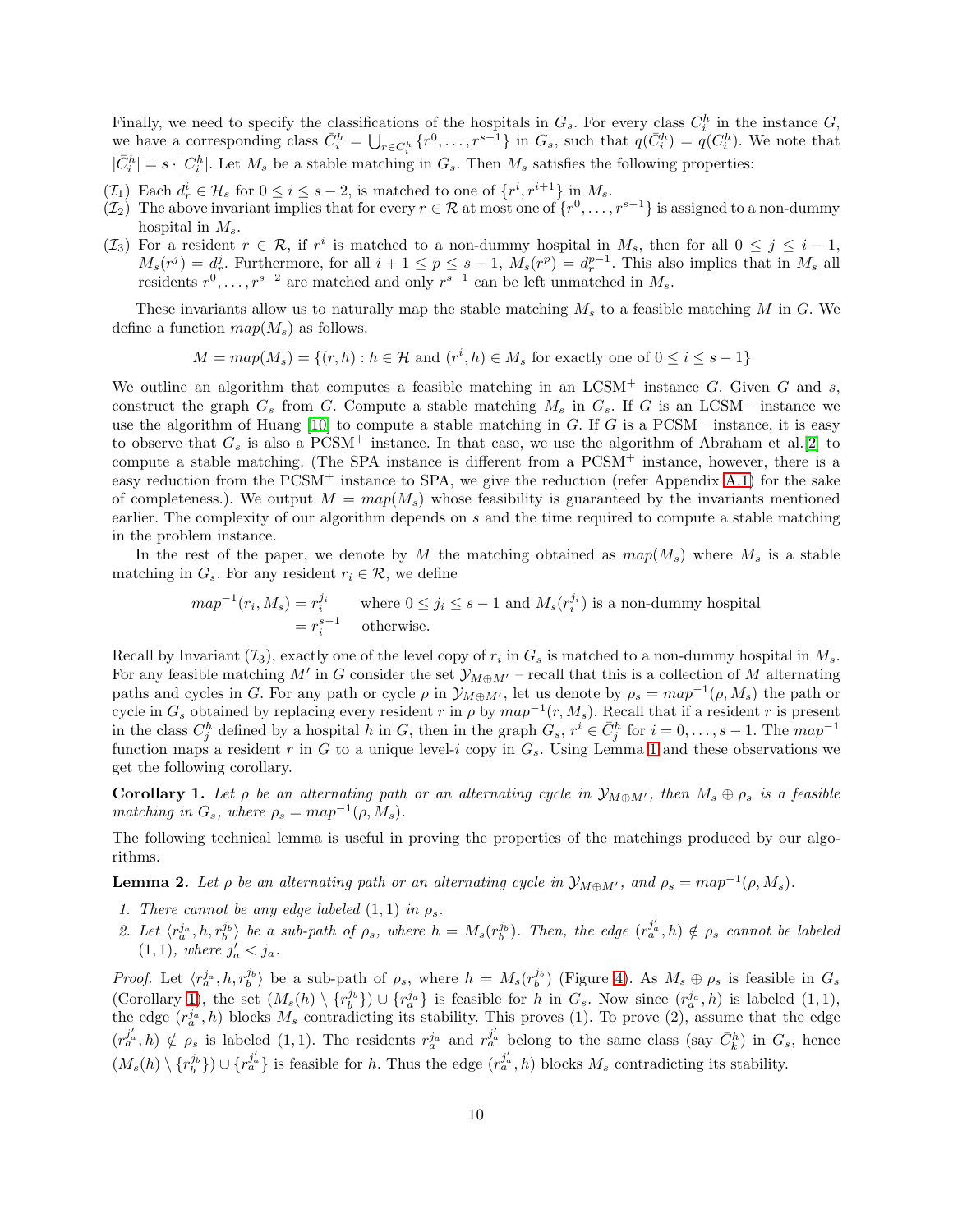

<span id="page-10-0"></span>Fig. 4. The edges  $(r_a^{j_a}, h)$  and  $(r_b^{j_b}, h)$  belong to  $\rho$ , while the edge  $(r_a^{j'_a}, h)$  does not belong to  $\rho$ .

#### 4.1 Maximum cardinality popular matching

Let  $G = (\mathcal{R} \cup \mathcal{H}, E)$  be an instance of the LCSM<sup>+</sup> problem where we are interested in computing a maximum cardinality popular matching. We use our generic reduction with the value of the parameter  $s = 2$ . Since  $G_2$ is linear in the size of G, and a stable matching in an LCSM<sup>+</sup> instance can be computed in  $O(mn)$  time [\[10\]](#page-16-1), we obtain an  $O(mn)$  time algorithm to compute a maximum cardinality popular matching in G. In case  $G$  is a PCSM<sup>+</sup> instance, we use the linear time algorithm in [\[2\]](#page-16-9) for computing a stable matching to get a linear time algorithm for our problem. The proof of correctness involves two things – we first show that  $M$ is popular in  $G$ . We then argue that it is the largest size popular matching in  $G$ . We state the main theorem of this section below.

<span id="page-10-1"></span>**Theorem 3.** Let  $M = map(M_2)$  where  $M_2$  is a stable matching in  $G_2$ . Then M is a maximum cardinality popular matching in G.

We break down the proof of Theorem [3](#page-10-2) in two parts. Lemma 3 shows that the assignment M satisfies all the conditions of Theorem [1.](#page-7-0) Lemma [5](#page-13-0) shows that the matching output is indeed the largest size popular matching in the instance. Let M' be any assignment in G. Recall the definition of  $\mathcal{Y}_{M\oplus M'}$  – this set contains M alternating paths and M alternating cycles in  $G$  and the edge labels on the  $M'$  edges belong to  ${(-1, 1), (1, -1), (1, 1)}.$ 

<span id="page-10-2"></span>**Lemma 3.** Let  $M = map(M_2)$  where  $M_2$  is a stable matching in  $G_2$  and let  $M'$  be any feasible assignment in G. Consider the set of alternating paths and alternating cycles  $\mathcal{Y}_{M\oplus M'}$ . Then, the following hold:

- 1. An alternating cycle C in  $\tilde{y}_{M\oplus M'}$ , does not contain any edge labeled (1,1).
- 2. An alternating path P in  $\tilde{y}_{M \oplus M'}$  that starts or ends with an edge in M', does not contain any edge  $labeled (1,1).$
- 3. An alternating path P in  $\tilde{y}_{M\oplus M'}$  which starts and ends with an edge in M, contains at most one edge  $labeled (1,1).$

*Proof.* We first prove the parts (1) and (2). Recall that  $M = map(M_2)$  where  $M_2$  is a stable matching in  $G_2$ . Assume that  $\rho = \langle u_0, v_1, u_1, \ldots, v_k, u_k \rangle$  where for each  $i = 0, \ldots, k$ ,  $v_i = M(u_i)$  (in case  $u_i$  is a hospital,  $v_i \in M(u_i)$ . In case  $\rho$  is a cycle, all subscripts follow mod k arithmetic. The existence of  $\rho$  in  $\mathcal{Y}_{M\oplus M'}$  implies that there is an associated  $M_2$  alternating path or an  $M_2$  alternating cycle  $\rho_2 = map^{-1}(\rho, M_2)$  in  $G_2$ .

Now assume for the sake of contradiction that  $\rho$  contains an edge  $e = (r_a, h_b) \notin M$  labeled  $(1, 1)$  for some  $a = 0, \ldots, k$ , and  $b = 0, \ldots, k$ . We observe the following about preferences of  $r_a$  and  $h_b$  in G.

- $(\mathcal{O}_1)$  r<sub>a</sub> prefers  $h_b$  over  $h_a = M(r_a)$ .
- $(\mathcal{O}_2)$  h<sub>b</sub> prefers  $r_a$  over  $r_b \in M(h_b)$ , where  $r_b = \text{corr}(r_a)$ .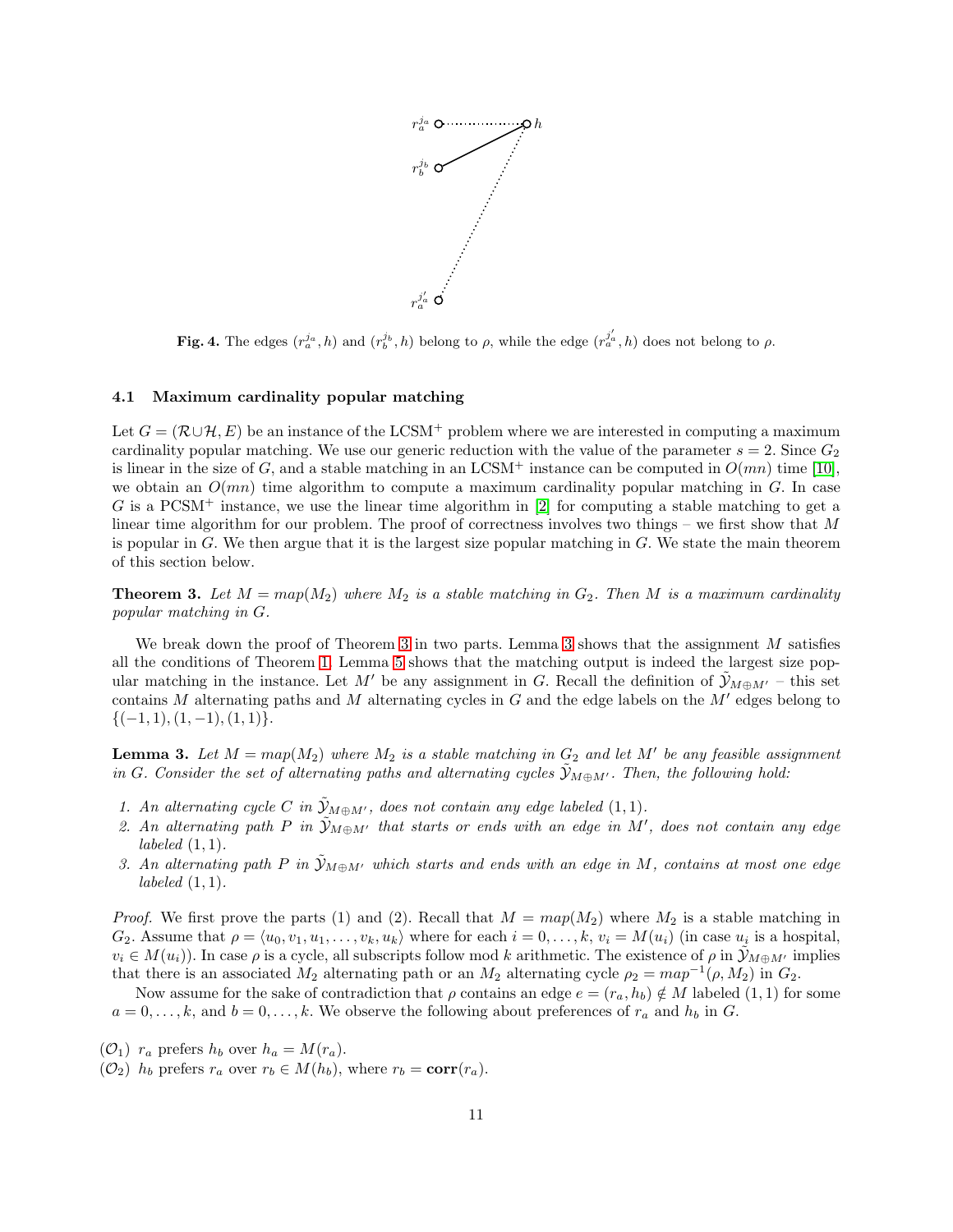Using the presence of an edge labeled  $(1, 1)$  in  $\rho$ , we will contradict the stability of  $M_2$  in  $G_2$ . Consider the edge  $e' = (r_a^{j_a}, h_b)$  in  $G_2$ . Since  $h_b = M_2(r_b^{j_b})$ , we observe that  $e' \notin M_2$ . We consider the four cases that can arise depending on the values of  $j_a$  and  $j_b$ .

| 1. $j_a = j_b = 0$ | 3. $j_a = 1$ and $j_b = 0$ |
|--------------------|----------------------------|
| 2. $j_a = j_b = 1$ | 4. $j_a = 0$ and $j_b = 1$ |

Recall observation  $(\mathcal{O}_1)$ , and the fact that the residents do not change their preferences in  $G_2$  w.r.t. the hospitals originally in G. This implies in all the four cases above, the resident  $r_a^{j_a}$  prefers  $h_b$  over  $h_a = M_2(r_a^{j_a})$ . Using  $(\mathcal{O}_2)$  and the fact that a hospital h in  $G_2$  prefers level-1 residents over level-0 residents, we can conclude the following. For the cases (1), (2) and (3), hospital  $h_b$  prefers  $r_a^{j_a}$  over  $r_b^{j_b}$ , which implies that the pair  $(r_a^j, h_b)$  is labeled  $(1, 1)$ , and thus forms a blocking pair w.r.t.  $M_2$  (using Lemma [2\(](#page-9-1)1)).

We now consider the three different cases for  $\rho$  depending on whether  $\rho$  is a path or a cycle. When  $\rho$  is a path, we break down its proof in two cases – (i)  $\rho$  starts or ends with a resident unmatched in M. (ii)  $\rho$ starts or ends with an under-subscribed hospital. In each of the different possibilities for  $\rho$ , we show that the stability of  $M_2$  can be contradicted even in case (4), i.e. when  $j_a = 0$  and  $j_b = 1$ .

 $-\rho = \langle r_0, h_1, r_1, \ldots, h_{k-1}, r_{k-1}\rangle$  is an alternating path that starts or ends with a resident which is unmatched in M. Here  $\rho_2 = map^{-1}(\rho, M_2) = \langle r_0^{j_0}, h_1, r_1^{j_1}, \ldots, h_{k-1}, r_{k-1}^{j_{k-1}} \rangle$  and for  $t = 0, \ldots, k-1$ ,  $j_t \in \{0, 1\}.$ 

Using invariants  $(\mathcal{I}_1), (\mathcal{I}_2)$ , and  $(\mathcal{I}_3)$ , we conclude that a resident r remains unmatched in  $M_2$  when its level-0 copy is matched to the dummy hospital  $d_r$ , and the level-1 copy is unmatched in  $M_2$ . Therefore, the first resident on the path  $\rho_2$  is a level-1 resident. Furthermore, the second resident on the path  $r_1$ has to be a level-1 resident. Otherwise, as  $r_0^1$  is unmatched in  $M_2$  and  $h_1$  prefers a level-1 resident over a level-0 resident, the edge  $(r_0^1, h_1)$  will be labeled  $(1, 1)$ , and thus forms a blocking pair w.r.t.  $M_2$  (using Lemma  $2(1)$ ).

We consider an edge  $e \in \rho$  such that  $b = a + 1$ . In case (4), we observe that as  $j_0 = j_1 = 1, j_a = 0$ , and  $a < b$ , there exists an index x in  $\rho_2$  such that there is a transition from a level-1 resident to a level-0 resident. That is,  $(r_x^0, h_x) \in M_2$  and  $(r_{x-1}^1, h_x) \notin M_2$  both belong to  $\rho_2$ .

- We enumerate the possible labels for the edge  $e_x = (r_{x-1}, h_x)$  in G.
- If  $e_x$  is labeled  $(1,1)$  or  $(1,-1)$ , then the edge  $(r_{x-1}^1, h_x)$  is labeled  $(1,1)$ , and thus blocks  $M_2$  (using Lemma  $2(1)$ ).

• If  $e_x$  is labeled  $(-1, 1)$ , then the edge  $(r_{x-1}^0, h_x)$  is labeled  $(1, 1)$ , and thus blocks  $M_2$  (using Lemma [2\(](#page-9-1)2)).  $-\rho = \langle h_0, r_1, h_1, \ldots, r_{k-1}, h_{k-1} \rangle$  is an alternating path that starts or ends with an under-subscribed

hospital. Here  $\rho_2 = map^{-1}(\rho, M_2) = \langle h_0, r_1^{j_1}, h_1, \ldots, r_{k-1}^{j_{k-1}}, h_{k-1} \rangle$  and for  $t = 1, \ldots, k-1$ ,  $j_t \in \{0, 1\}$ . Observe that if  $j_1 = 1$ , then  $(r_1^0, h_0)$  is labeled  $(1, 1)$ , as  $h_0$  is unmatched in M, and  $r_1^0$  prefers  $h_0$ to  $d_{r_1}$  ( $d_{r_1} = M_2(r_1^0)$  using invariants  $(\mathcal{I}_1), (\mathcal{I}_2),$  and  $(\mathcal{I}_3)$ ), contradicting the stability of  $M_s$  (using Lemma [2\(](#page-9-1)1)). Thus, it must be the case that  $j_0 = 0$ . Note that the edge  $(r_1, h_0)$  can not be labeled  $(1, 1)$ in G, as  $h_0$  being under-subscribed prefers being matched to  $r_1$ , and residents do not change their votes, and thus the edge  $(r_1^0, h_0)$  is labeled  $(1, 1)$ , contradicting the stability of  $M_2$  (using Lemma [2\(](#page-9-1)1)). We consider an edge  $e \in \rho$  such that  $a = b + 1$ . In case (4), we observe that as  $j_1 = 0, j_b = 1$ , and  $a > b$ , there exists an index x in  $\rho_2$  such that there is a transition from a level-0 resident to a level-1 resident.

That is,  $(r_x^0, h_x) \in M_2$  and  $(r_{x+1}^1, h_x) \notin M_2$  both belong to  $\rho_2$ . Using an argument similar to in the case above, we can show that either the edge  $(r_{x+1}^1, h_x)$  or the edge  $(r_{x+1}^0, h_x)$  is labeled  $(1, 1)$ , and therefore forms a blocking pair w.r.t.  $M_2$ .

 $\hat{\rho} = \langle r_0, h_0, r_1, \tilde{h_1}, \ldots, r_k, h_k, r_0 \rangle$  is an alternating cycle. Here  $\rho_2 = map^{-1}(\rho, M_s) = \langle r_0^{j_0}, h_0, r_1^{j_1}, h_1, \ldots, r_k^{j_k}, h_k, r_0^{j_0} \rangle$ and for  $t = 1, \ldots, k - 1, j_t \in \{0, 1\}.$ 

We consider an edge  $e \in \rho$  such that  $a = b + 1$ . As  $j_a = 0$  and  $j_b = 1$ , and  $b < a$ , this is a transition from a level-1 resident to a level-0 resident in the cycle  $\rho_2$ . To complete the cycle  $\rho_2$  there must exist an index x such that there is a transition from a level-0 resident to a level-1 resident. That is,  $(r_x^0, h_x) \in M_2$ and  $(r_{x+1}^1, h_x) \notin M_2$  both belong to  $\rho_2$ . Using an argument similar to as in the first case, we can show that either the edge  $(r_{x+1}^1, h_x)$  or the edge  $(r_{x+1}^0, h_x)$  is labeled  $(1, 1)$ , and therefore forms a blocking pair w.r.t.  $M_2$ .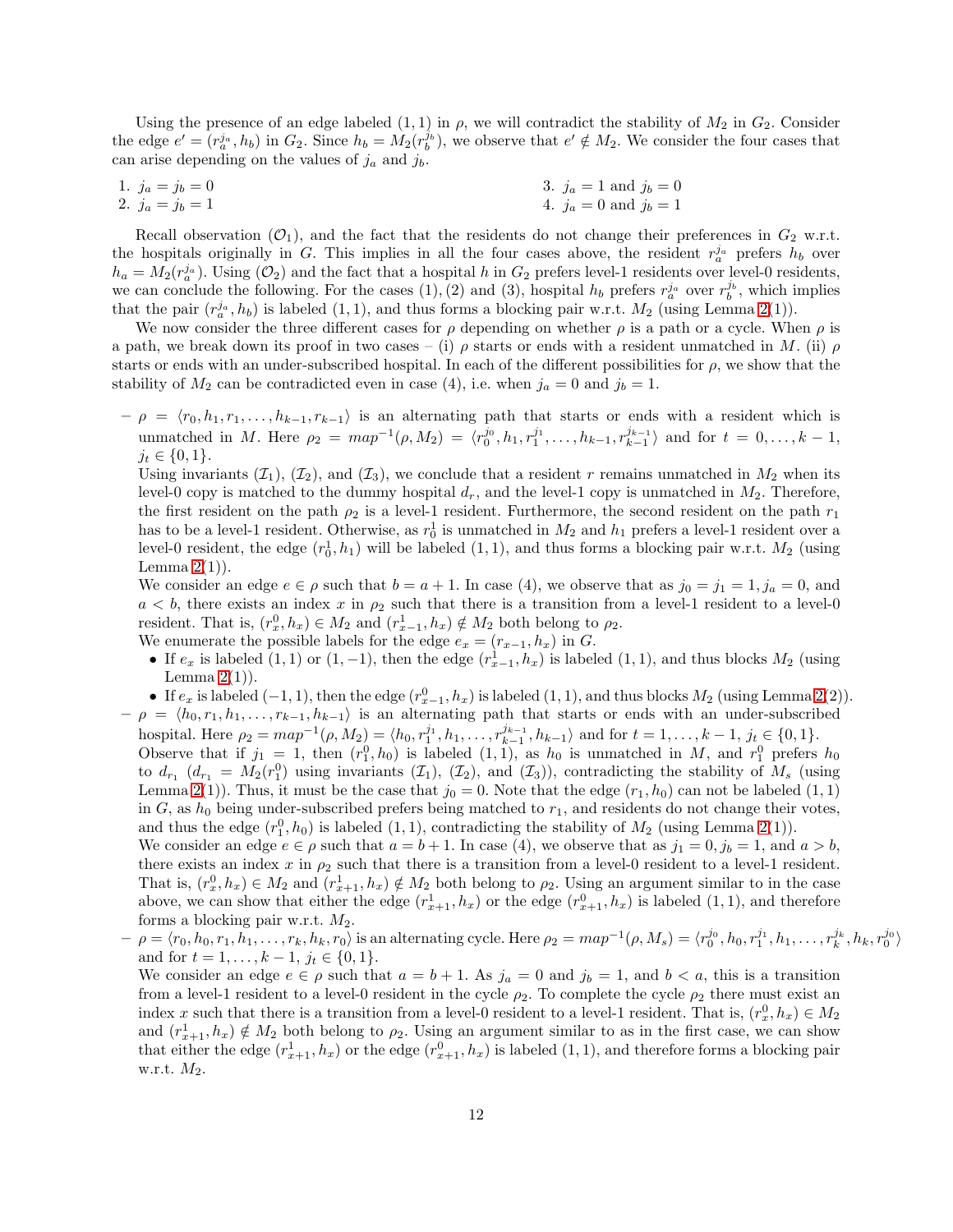We now prove part (3) of the lemma. Consider  $P = \langle r_0, h_0, \ldots, r_{k-1}, h_{k-1} \rangle$  where for each  $i = 0, \ldots, k-1$ ,  $M(r_i) = h_i$ . The existence of P in  $\tilde{y}_{M \oplus M'}$  implies that there exists an  $M_2$  alternating path  $P_2$  in  $G_2$ . Here  $P_2 = \langle r_0^{j_0}, h_0, \ldots, r_{k-1}^{j_{k-1}}, h_{k-1} \rangle$ , and for  $t = 0, \ldots, k-1$ ,  $j_t \in \{0, 1\}$ .

For the sake of contradiction assume that P contains at least two edges,  $e_1 = (r_x, h_{x-1}), e_2 = (r_y, h_{y-1})$ for some  $x, y = 1, \ldots, k-1$ , w.l.o.g.  $x \neq y, x < y$  and  $e_1, e_2$  are labeled  $(1, 1)$ . We observe the following about preferences of  $r_x$ ,  $r_y$  and  $h_{x-1}$ ,  $h_{y-1}$  in G.

 $(\mathcal{O}_1)$   $r_x$  prefers  $h_{x-1}$  over  $h_x = M(r_x)$ .  $r_y$  prefers  $h_{y-1}$  over  $h_y = M(r_y)$ .

 $(\mathcal{O}_2)$  h<sub>x−1</sub> prefers  $r_x$  over  $r_{x-1} \in M(h_{x-1})$ .  $h_{y-1}$  prefers  $r_y$  over  $r_{y-1}$  ∈  $M(h_{y-1})$ .

Using the presence of the edges  $e_1$  and  $e_2$  labeled  $(1, 1)$  in P, we will contradict the stability of  $M_2$ in  $G_2$ . Consider the edges  $e'_1 = (r_x^{j_x}, h_{x-1})$  and  $e'_2 = (r_y^{j_y}, h_{y-1})$  in  $G_2$ , and since  $h_{x-1} = M_2(r_x^{j_{x-1}})$  and  $h_{y-1} = M_2(r_y^{j_{y-1}})$ , note that  $e'_1, e'_2 \notin M_2$ .

We first consider the edge  $e'_1$ , and consider the four cases that can arise depending on the values of  $j_x$ and  $j_{x-1}$ .

| 1. $j_{x-1} = j_x = 0$ | 3. $j_{x-1} = 0$ and $j_x = 1$ |
|------------------------|--------------------------------|
| 2. $j_{x-1} = j_x = 1$ | 4. $j_{x-1} = 1$ and $j_x = 0$ |

Recall observation  $(\mathcal{O}_1)$ , and the fact that the residents do not change their preferences in  $G_2$  w.r.t the hospitals originally in G. This implies that in all the four cases above, the resident  $r_x^{j_x}$  prefers  $h_{x-1}$  over  $h_x = M_2(r_x^{j_x})$ . Using  $(\mathcal{O}_2)$  and the fact that a hospital h in  $G_2$  prefers level-1 residents over level-0 residents, we can conclude the following. For the cases (1),(2) and (3), hospital  $h_{x-1}$  prefers  $r_{x}^{j_x}$  over  $r_{x-1}^{j_{x-1}}$ , which implies that the pair  $(r_x^{j_x}, h_{x-1})$  is labeled  $(1, 1)$ , which contradicts the stability of  $M_s$  (using Lemma [2\(](#page-9-1)1)).

With a similar analysis for the edge  $e'_2$ , we conclude that the first three cases do not arise. There is only one case left to consider, when  $j_{x-1} = 1, j_x = 0$  and  $j_{y-1} = 1, j_y = 0$ . As  $x \neq y, x < y$ , and  $j_x = 0, j_{y-1} = 1$ , there exists an index  $\ell$  in  $P_2$  such that there is a transition from a level-0 resident to a level-1 resident. That is,  $(r_{\ell}^0, h_{\ell}) \in M_2$  and  $(r_{\ell+1}^1, h_{\ell}) \notin M_2$  both belong to  $P_2$ .

We enumerate the possible labels for the edge  $e_{\ell} = (r_{\ell+1}, h_{\ell})$  in G.

- $−$  If  $e_{\ell}$  is labeled  $(1,1)$  or  $(1,-1)$ , then the edge  $(r_{\ell+1}^1, h_{\ell})$  is labeled  $(1,1)$ , which contradicts the stability of  $M_s$  (using Lemma [2\(](#page-9-1)1)).
- − If  $e_{\ell}$  is labeled (-1, 1), then the edge  $(r_{\ell+1}^0, h_{\ell})$  is labeled (1, 1), which contradicts the stability of  $M_s$ (using Lemma  $2(2)$ ).

This completes the proof. □

<span id="page-12-0"></span>**Lemma 4.** There is no augmenting path with respect to M in  $\mathcal{Y}_{M\oplus M'}$ .

*Proof.* Let  $P = \langle r_0, h_1, r_1, h_2, \ldots, h_{k-1}, r_{k-1}, h_k \rangle$  be an augmenting path where for each  $i = 1, \ldots, k - 1$ 1,  $M(r_i) = h_i$ . The existence of P in  $\tilde{y}_{M \oplus M'}$  implies that there exists an  $M_2$  augmenting path  $P_2 =$  $\langle r_0^{j_0}, h_1, r_1^{j_1}, h_2, \ldots, h_{k-1}, r_{k-1}^{j_{k-1}}, h_k \rangle$  in  $G_2$ , and for  $t = 0, \ldots, k-1$ ,  $j_t \in \{0, 1\}$ .

Using invariants  $(\mathcal{I}_1), (\mathcal{I}_2)$ , and  $(\mathcal{I}_3)$ , we conclude that a resident r remains unmatched in  $M_2$  when its level-0 copy is matched to the dummy vertex  $d_r$ , and the level-1 copy is unmatched in  $M_2$ . Therefore the first resident on the path  $P_2$  is a level-1 resident. The second resident on the path  $r_1$  has to be a level-1 resident, otherwise the edge  $(r_0^1, h_1)$  will be labeled  $(1, 1)$ , and thus contradict the stability of  $M_2$  (using Lemma [2\(](#page-9-1)1)). This is because  $r_0^1$  prefers being matched to  $h_1$  than being unmatched in  $M_2$ , and  $h_1$  prefers level-1 resident over a level-0 resident. Observe that  $j_{k-1} = 0$ , else the pair  $(r_{k-1}^0, h_k)$  is labeled  $(1, 1)$ , as  $r_{k-1}^0$  is matched to  $d_r$  (by invariants  $(\mathcal{I}_1)$  and  $(\mathcal{I}_2)$ ), which is at the end of its preference list, and  $h_k$  is unmatched in M'.

Therefore the path  $P_2$  is of the form  $\langle r_0^1, h_1, r_1^1, h_2, \ldots, h_{k-1}, r_{k-1}^0, h_k \rangle$ . As  $j_0 = j_1 = 1$  and  $j_{k-1} = 0$ , there exists an index  $x$  in  $P_2$  such that there is a transition from a level-1 resident to a level-0 resident. That is,  $(r_x^0, h_x) \in M_2$  and  $(r_{x-1}^1, h_x) \notin M_2$  both belong to  $P_2$ .

We enumerate the possible labels for the edge  $e_x = (r_{x-1}, h_x)$  in G.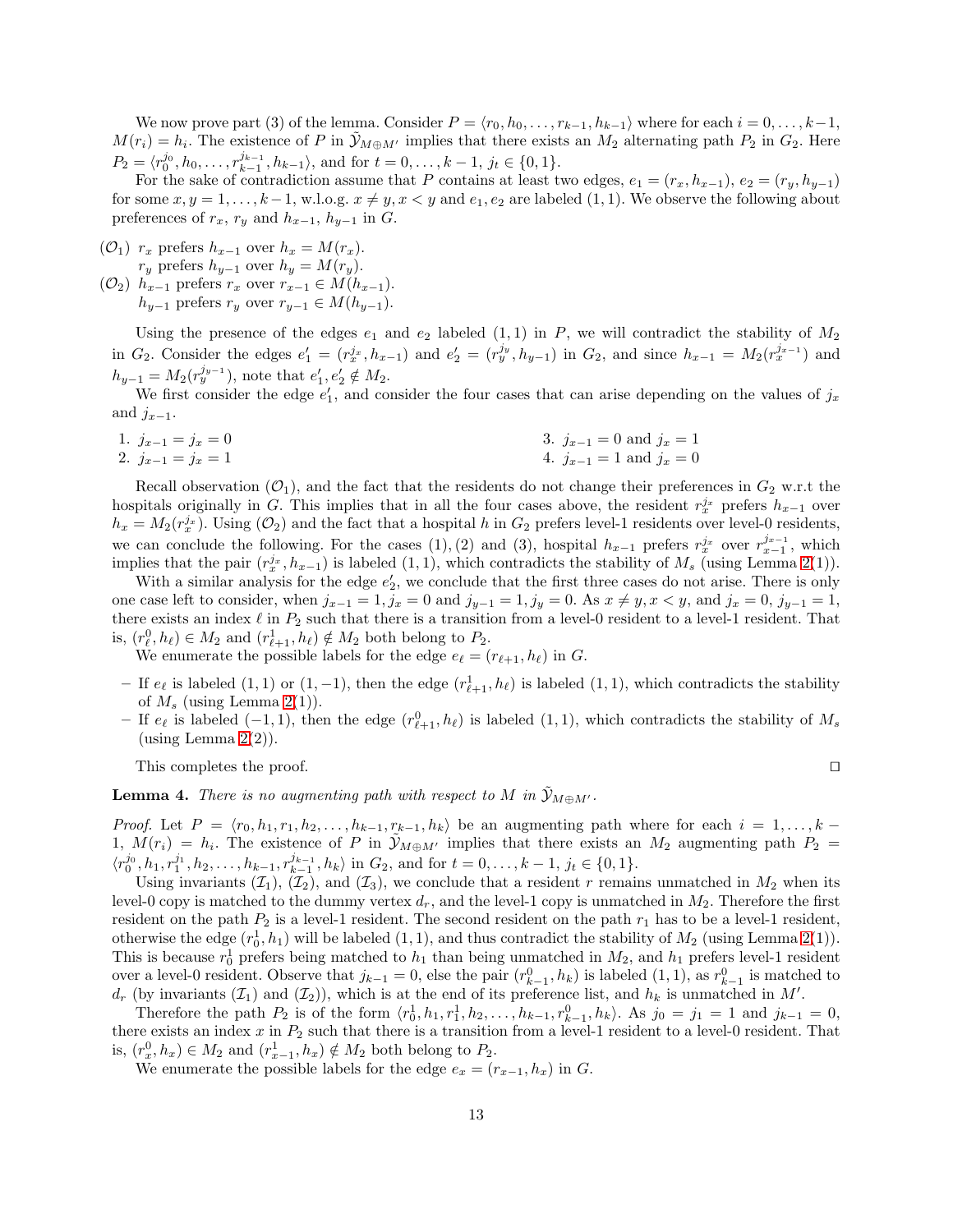- − If  $e_x$  is labeled (1, 1) or (1, −1), then the edge  $(r_{x-1}^1, h_x)$  is labeled (1, 1), which contradicts the stability of  $M_s$  (using Lemma [2\(](#page-9-1)1)).
- − If  $e_x$  is labeled (-1, 1), then the edge  $(r_{x-1}^0, h_x)$  is labeled (1, 1), which contradicts the stability of  $M_s$ (using Lemma  $2(2)$ ).

This contradicts our assumption that P is augmenting with respect to M in  $\tilde{y}_{M\oplus M'}$ . □

<span id="page-13-0"></span>**Lemma 5.** There exists no popular matching  $M^*$  in G such that  $|M^*| > |M|$ .

*Proof.* For contradiction, assume that such an assignment  $M^*$  exists in G. Consider the set  $\mathcal{Y}_{M\oplus M^*}$ ; recall that this set contains alternating paths and cycles possibly containing edges labeled  $(-1, -1)$ . Since  $|M^*|$ |M| there must exist an augmenting path P in  $\mathcal{Y}_{M\oplus M^*}$ . We first claim that the path P must contain at least one edge labeled  $(-1, -1)$ . If not, then the path P is also contained in  $\mathcal{Y}_{M\oplus M^*}$ . However, by Lemma [4](#page-12-0) there is no augmenting path with respect to M in  $\tilde{y}_{M \oplus M'}$  for any feasible matching M' in G.

We now remove all edges from P which are labeled  $(-1, -1)$ . This breaks the path into sub-paths say  $P_1, P_2, \ldots, P_t$  for some  $t \geq 1$ , where  $P_1$  and  $P_t$  have one endpoint unmatched in M. Consider the path  $P_1$ ; since  $P_1$  does not contain any  $(-1, -1)$  edge this implies that  $P_1 \in \mathcal{Y}_{M \oplus M^*}$ . Without loss of generality, assume that  $P_1$  starts with a resident r which is unmatched in M. Thus using Lemma [3\(](#page-10-2)2),  $P_1$  does not contain any edge labeled (1, 1). Let us denote by  $\Delta(M^*,M)_{P_1}$  the difference between votes of  $M^*$  and M restricted to vertices of path  $P_1$ . It is clear that  $\Delta(M^*,M)_{P_1} < 0$ . Also, for each  $i = 2,\ldots,t-1$ , the alternating paths  $P_i$  have both of their endpoints matched in M. Thus we have  $\Delta(M^*,M)_{P_i} \leq 0$  as there can be at most one  $(1,1)$  edge (by Lemma [3\(](#page-10-2)3)) in these paths, but the endpoints prefer M, as they are matched in M but not in M'. If  $P_t$  exists, then a argument similar as given for  $P_1$ , we have  $\Delta(M^*,M)_{P_t} < 0$ . Using these observations, we conclude that M is more popular than  $M^*$ , a contradiction to the assumption that  $M^*$  and M are both popular.

Thus, for any given matching  $M^*$  such that  $|M^*| > |M|$ , we know that M is more popular than such a matching. This completes the proof of the lemma, and shows that the matching  $M = map(M_2)$  is a maximum cardinality popular matching in  $G$ . □

### 4.2 Popular matching amongst maximum cardinality matchings

In this section we give an efficient algorithm for computing a matching which is *popular* amongst the set of maximum cardinality matchings. The matching  $M$  that we output cannot be beaten in terms of votes by any feasible maximum cardinality matching. Our algorithm uses the generic reduction with a value of  $s = |\mathcal{R}|$  $=n_1$  (say). Thus,  $|\mathcal{R}_{n_1}| = n_1^2$ , and  $|\mathcal{H}_{n_1}| = |\mathcal{H}| + O(n_1^2)$ . Furthermore,  $|E_{n_1}| = O(mn_1)$  where  $m = |E|$ . Thus the running time of the generic algorithm presented earlier with  $s = n_1$  for an LCSM<sup>+</sup> instance is  $O(mn \cdot n_1) = O(mn^2)$  and for a PCSM<sup>+</sup> instance is  $O(mn_1) = O(mn)$ .

To prove correctness, we show that the matching output by our algorithm is (i) maximum cardinality and (ii) popular amongst all maximum cardinality feasible matchings. Let  $M = map(M_{n_1})$  and  $M^*$  be any maximum cardinality feasible matching in G. Consider the set  $\mathcal{Y}_{M\oplus M^*}$ , and let  $\rho$  be an alternating path or an alternating cycle in  $\mathcal{Y}_{M\oplus M^*}$ . Let  $\rho_{n_1} = map^{-1}(\rho, M_{n_1})$  denote the associated alternating path or cycle in  $G_{n_1}$ . We observe that every hospital on the path  $\rho_{n_1}$  is a non-dummy hospital since  $\rho_{n_1}$  was obtained using the inverse-map of  $\rho$ . We observe two useful properties about such a path or cycle  $\rho_{n_1}$  in  $G_{n_1}$ . We show that if for a hospital  $h \in \rho_{n_1}$ , the level of the unmatched resident incident on h is greater than the level of the matched resident incident on h, then such a level change is gradual, and the associated edge in  $\rho$  has the label  $(-1, -1)$ . Lemma [6,](#page-13-1) gives a proof of these.

<span id="page-13-1"></span>**Lemma 6.** Let  $\rho_{n_1}$  be an alternating path or an alternating cycle in  $G_{n_1}$  and let h be a hospital which has degree two in  $\rho_{n_1}$ . Let  $\langle r_a^{j_a}, h, r_b^{j_b} \rangle$  be the sub-path containing h where  $\hat{M(r_b^{j_b})} = h$ . If  $j_a > j_b$ , we claim the following:

- 1.  $j_a = j_b + 1$ .
- 2. The associated edge  $(r_a, h) \in \rho$  is labeled  $(-1, -1)$ .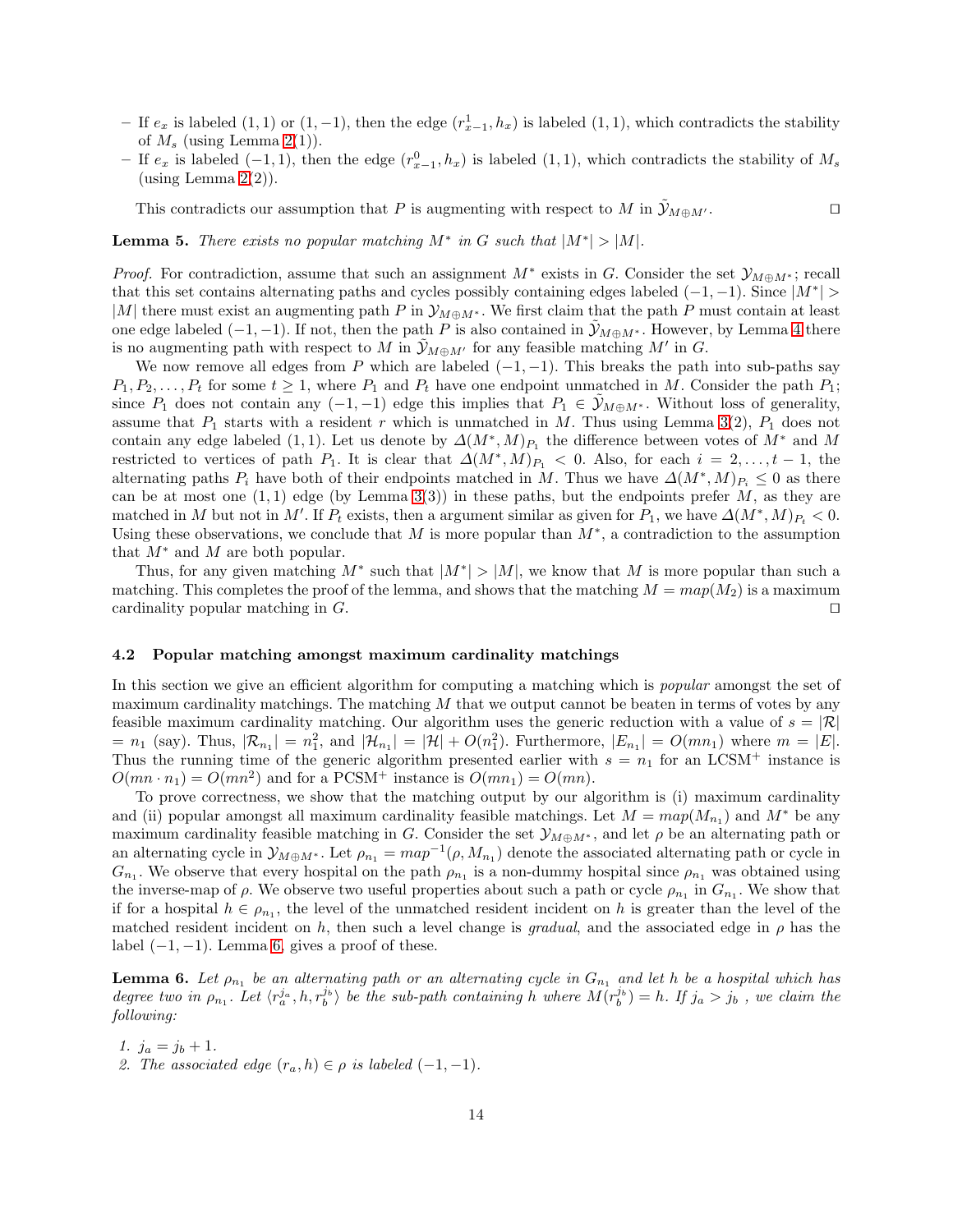*Proof.* We first prove that  $j_a = j_b + 1$ . For contradiction, assume that  $j_a > j_b + 1$ . Observe that h prefers all the level-j<sub>a</sub> residents over any level-j<sub>b</sub> resident. We consider the edge  $e = (r_a, h)$  in the graph G. We claim that the label for the edge e cannot be  $(1,1)$  or  $(1,-1)$ , otherwise the edge  $(r_a^{j_a}, h)$  is labeled  $(1,1)$  in  $G_{n_1}$  as the residents do not change their votes. Similarly, we claim that the label for the edge  $e$  cannot be  $(-1,1)$ or  $(-1,-1)$ , as  $r_a^{j_a-1}$  is matched in  $M_{n_1}$  to the last dummy on its preference list,  $d_{r_a}^{j_a-1} = M_{n_1}(r_a^{j_a-1})$  (by invariant  $(\mathcal{I}_3)$ , and prefers h to  $d_{r_a}^{j_a-1}$ , and h prefers all the level- $(j_a-1)$  residents over any level- $j_b$  resident. In this case the edge  $(r_a^{j_a-1}, h)$  is labeled  $(1, 1)$  in  $G_{n_1}$ , and thus blocks  $M_{n_1}$  (by Lemma [2\(](#page-9-1)2)).

To prove part (b), we assume  $j_a = j_b + 1$ . We enumerate the possible labels for the edge  $e = (r_a, h)$  in G.

- $-$  If e is labeled (1, 1) or (1, −1), then the edge  $(r_a^{j_a}, h)$  is labeled (1, 1), as  $r_a^{j_a}$  prefers h over  $M_{n_1}(r_a^{j_a})$ , and h prefers any level- $j_a$  resident over a level- $j_b$  resident. Thus, the edge  $(r_a^{j_a}, h)$  blocks  $M_{n_1}$  (by Lemma [2\(](#page-9-1)1)).
- If e is labeled  $(-1,1)$ , then the edge  $(r_a^{j_b}, h)$  is labeled  $(1, 1)$ , as  $r_a^{j_b}$  prefers h over  $d_{r_a}^{j_b} = M_{n_1}(r_a^{j_b})$ , and h prefers  $r_a^{j_b}$  over  $r_b^{j_b}$  according to its preference list. Thus, the edge  $(r_a^{j_b}, h)$  blocks  $M_{n_1}$  (by Lemma [2\(](#page-9-1)2)).

Thus, the only possible label for the edge  $(r_a, h)$  is  $(-1, -1)$ . □

<span id="page-14-0"></span>

We use Lemma [7](#page-14-0) to prove that  $M$  is a maximum cardinality matching in  $G$ .

**Lemma 7.** Let  $M^*$  be any feasible maximum cardinality matching in  $G$ . Then there is no augmenting path with respect to M in  $\mathcal{Y}_{M\oplus M^*}$ .

*Proof.* For the sake of contradiction assume that the path  $P = \langle r_0, h_1, r_1, \ldots, h_{k-1}, r_{k-1}, h_k \rangle$  is an augmenting path where for each  $i = 1, \ldots, (k-1)$ ,  $M(r_i) = h_i$ . Here  $r_0$  is unmatched in M, and  $h_k$  is under-subscribed in M. The existence of P in  $\mathcal{Y}_{M\oplus M^*}$  implies that there exists an  $M_{n_1}$  augmenting path  $P_{n_1} = map^{-1}(P, M_{n_1}) = \langle r_0^{j_0}, h_1, r_1^{j_1}, \dots, h_{k-1}, r_{k-1}^{j_{k-1}}, h_k \rangle$  in  $G_{n_1}$ , and for  $t = 0, \dots, k-1, j_t \in \{0, \dots, n_1-1\},$ where  $h_i = M_{n_1}(r_i^{j_i}).$ 

Since  $r_0$  is unmatched in M, by invariant  $(\mathcal{I}_3)$ , it implies that for  $0 \leq i \leq n_1 - 2$ ,  $M_{n_1}(r_0^i) = d_{r_0}^i$ , and  $r_0^{n_1-1}$  is unmatched in  $M_{n_1}$ . This implies that the first resident in the path  $P_{n_1}$  is a level- $(n_1-1)$  resident  $r_0^{n_1-1}$ . The second resident on the path  $P_{n_1}$  also has to be a level-(n<sub>1</sub> − 1) resident. If not, then the edge  $r_0^{n_1-1}$ .  $(r_0^{n_1-1}, h_1)$  is labeled  $(1, 1)$  since  $h_1$  prefers  $r_0^{n_1-1}$  to any resident at a level lower than  $n_1-1$  and  $r_0^{n_1-1}$  is unmatched in  $M_{n_1}$ . The last resident in the path  $P_{n_1}$  is a level-0 resident i.e.  $r_{k-1}^{j_{k-1}} = r_{k-1}^0$ . If not, then the edge  $(r_{k-1}^0, h_k)$  is labeled  $(1, 1)$ , as  $r_{k-1}^0$  is matched to the last dummy hospital  $(d_{r_{k-1}}^0)$  on its preference list (by invariant  $(\mathcal{I}_3)$ ), and  $h_k$  is under-subscribed in  $M_{n_1}$ .

Thus, in the path  $P_{n_1}$ , the first two residents are level- $(n_1 - 1)$ , while the last resident is level-0. Recall that the path  $P_{n_1}$  was obtained as an inverse-map of the path P in G. Since the path P contains at most  $n_1$ residents (possibly all of the residents in G), the path  $P_{n_1}$  also contains at most  $n_1$  residents. From Lemma [6](#page-13-1) we observe that the difference in the levels of two residents in a sub-path of  $P_{n_1}$  can be at most one. Thus, it must be the case that residents at all the levels  $n_1 - 1$  to 0 are present in  $P_{n_1}$ . However, since there are two residents at level- $(n_1 - 1)$  (first two residents) and one resident at level-0 (last resident), it is clear that residents at all levels from  $n_1 - 1$  to 0 cannot be accommodated in a path containing at most  $n_1$  residents.

This contradicts the existence of such a path  $P_{n_1}$  in  $G_{n_1}$  which implies that the assumed augmenting path P with respect to M cannot exist. This proves that  $M = map(M_{n_1})$  is a max-cardinality matching in  $G.$ 

We can now conclude that the set  $\mathcal{Y}_{M\oplus M*}$  is a set of alternating (and not augmenting) paths and alternating cycles. It remains to show that  $M$  is popular amongst all maximum cardinality feasible matchings in G. Let  $M^*$  be any feasible maximum cardinality matching in G. In Lemma [8](#page-14-1) we show that if there is an edge  $(r, h) \in M^* \setminus M$  labeled  $(1, 1)$  in  $\rho$ , then in  $\rho_{n_1}$ , for the hospital h, the level of its unmatched neighbour (resident) is lower than the level of its matched neighbour (resident).

<span id="page-14-1"></span>**Lemma 8.** If an edge  $(r_a, h) \in \rho$  is labeled  $(1, 1)$ , then in  $\rho_{n_1}$  for the sub-path  $\langle r_a^{j_a}, h, r_b^{j_b} \rangle$  where  $M_{n_1}(r_b^{j_b}) =$ h, we have  $j_a < j_b$ .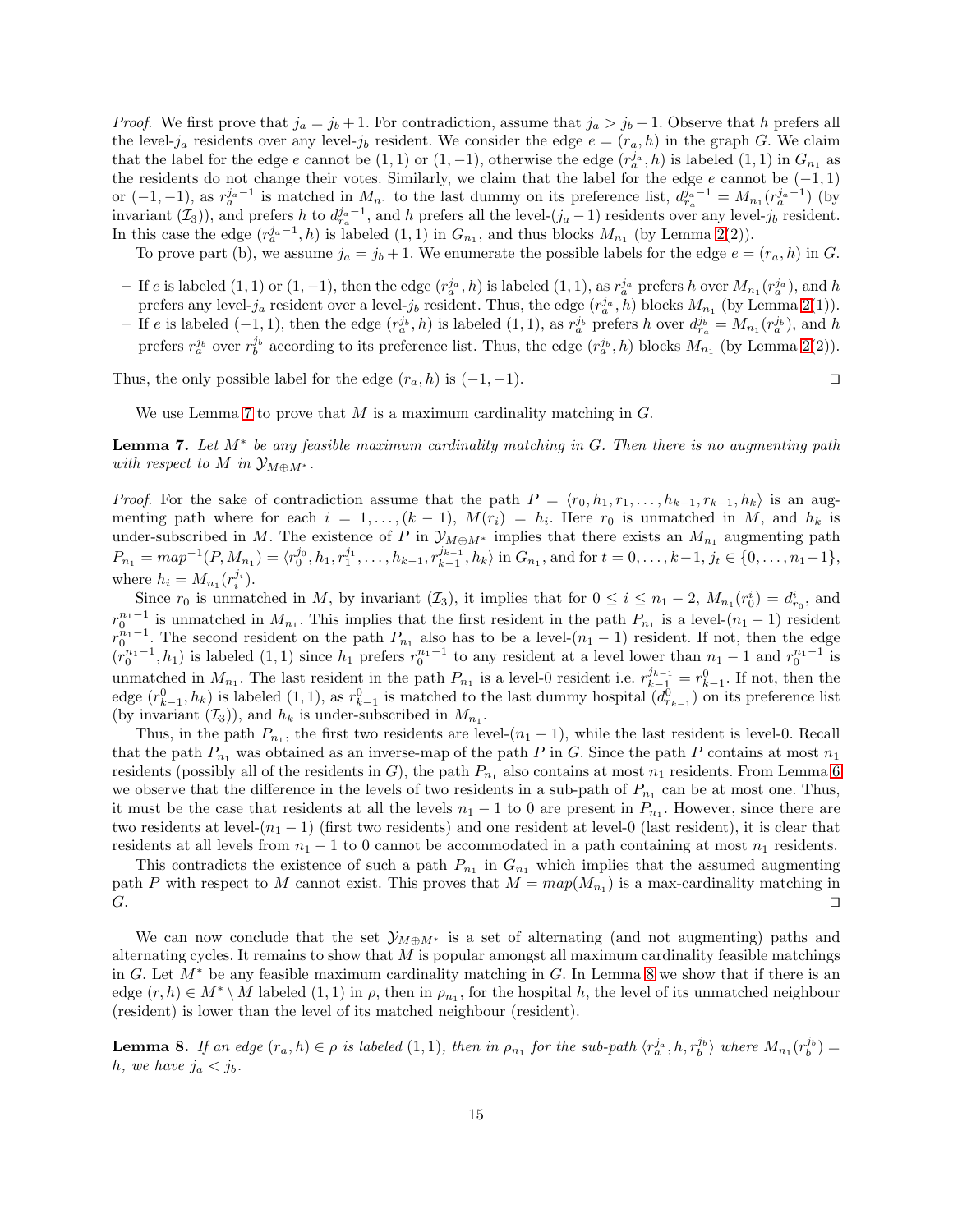*Proof.* Let an edge  $e = (r_a, h)$  be labeled  $(1, 1)$  in  $\rho$ . We observe the following about preferences of  $r_a$  and h in G.

 $(\mathcal{O}_1)$  r<sub>a</sub> prefers h over  $M(r_a)$ .

 $(\mathcal{O}_2)$  h prefers  $r_a$  over  $r_b \in M(h)$ , where  $r_b = \text{corr}(r_a)$ .

Consider the edge  $e' = (r_a^{j_a}, h)$  in  $G_{n_1}$ , as  $h = M_{n_1}(r_b^{j_b})$  it implies  $e' \notin M_{n_1}$ . Consider the three cases that can arise depending on the values of  $j_a$  and  $j_b$ .

1. 
$$
j_a = j_b
$$
 2.  $j_a > j_b$  3.  $j_a < j_b$ 

Recall observation ( $\mathcal{O}_1$ ), and the fact that the residents do not change their preferences in  $G_{n_1}$  w.r.t. the hospitals originally in G. This implies in all the three cases above, the resident  $r_a^{j_a}$  prefers h over  $M_{n_1}(r_a^{j_a})$ . Using ( $\mathcal{O}_2$ ) and the fact that a hospital h in  $G_{n_1}$  prefers level-p residents over level-q residents, when  $p > q$ , we can conclude the following. For the cases (1) and (2), hospital h prefers  $r_a^{j_a}$  over  $r_b^{j_b}$ , which implies that the pair  $(r_a^j, h)$  is labeled  $(1, 1)$ , which is a blocking pair for  $M_{n_1}$  (using Lemma [2\(](#page-9-1)1)). This contradicts the stability of  $M_{n_1}$ . We therefore conclude that  $j_a < j_b$ . □

<span id="page-15-0"></span>Lemma [9](#page-15-0) shows that in an alternating path in  $\mathcal{Y}_{M\oplus M^*}$  with exactly one endpoint unmatched in M or an alternating cycle, the number of edges labeled  $(1, 1)$  cannot exceed the number of edges labeled  $(-1, -1)$ .

**Lemma 9.** Let  $\rho$  be an alternating path or an alternating cycle in  $\mathcal{Y}_{M\oplus M^*}$ . Then the number of edges labeled  $(1, 1)$  in  $\rho$  is at most the number of edges labeled  $(-1, -1)$ .

*Proof.* Depending on the nature of  $\rho$  we have three different cases.

- $\rho$  is an alternating path which starts with an unmatched resident in M.
- $\rho$  is an alternating path which starts with a hospital which is under-subscribed in  $M$ .
- $\rho$  is an alternating cycle.

The proof idea is similar in all the three cases. In each of the above, we consider  $\rho_{n_1} = map^{-1}(\rho, M_{n_1})$ . For every edge labeled  $(1, 1)$  in  $\rho$  we show a change (increase / decrease) in the level of the residents which are neighbours of a particular hospital. We show that each such change must be complemented with another change (decrease / increase resp.) in the level of the residents which are neighbours to some other hospital. Finally, we show that the second type of change translates to a  $(-1, -1)$  edge in  $\rho$ .

Let  $\rho$  be an alternating cycle. Consider a hospital  $h_i \in \rho$  for which there is an edge  $(r, h)$  labeled  $(1, 1)$ incident on it in  $\rho$ . Consider the associated hospital  $h_i \in \rho_{n_1}$ . W.l.o.g. let  $\langle r_{i-1}^{j_{i-1}}, h_i, r_i^{j_i} \rangle$  be a sub-path of  $\rho$ when traversing  $\rho_{n_1}$  in counter-clock-wise direction. By Lemma [8,](#page-14-1) we know that the level of the unmatched resident incident on  $h_i$  is lower than the level of the matched resident incident on  $h_i$ . Thus there is an *increase* in level of residents when at  $h_i$  (while traversing  $\rho_{n_1}$  in counter-clockwise direction). This is true for any  $h_k \in \rho_{n_1}$  where the associated hospital in  $\rho$  has a (1, 1) edge incident on it. We now recall from Lemma [6\(](#page-13-1)2) that whenever a hospital  $h_k \in \rho_{n_1}$  has a level *decrease*, the associated edge in  $\rho$  is labeled  $(-1, -1)$ . Furthermore the *decrease* in levels at a hospital is gradual. Thus, it must be the case that the number of  $(1, 1)$  edges in  $\rho$  is at most the number of  $(-1, -1)$  edges in  $\rho$ .

In case  $\rho$  is an alternating path starting at an unmatched resident, we show that in the path  $\rho_{n_1}$  the first two residents are level- $(n_1 - 1)$  residents (see Claim 1 below for a proof). Furthermore, consider the first edge  $(r, h) \in \rho$  that is labeled  $(1, 1)$ . The associated hospital  $h_i$  has a *increase* in the level of its two neighbouring residents. However, since  $\rho_{n_1}$  started with two level- $(n_1 - 1)$  residents (which is the highest level possible). Therefore, there must have been some hospital  $h_k$  preceding  $h_i$  in  $\rho_{n_1}$  which has a *decrease* in the levels of the two neighbours. Using these facts it is easy to prove the following:

Number of (1, 1) edges in  $\rho \leq$  Number of increases in  $\rho_{n_1} \leq$  Number of decreases in  $\rho_{n_1} \leq$  Number of  $(-1, -1)$  edges in  $\rho$ .

This completes the proof in case  $\rho$  is a path starting at an unmatched resident.

Finally, we are left with the case when  $\rho$  is an alternating path which starts with a hospital  $h_i$  which is under-subscribed in M. We show that in the associated path  $\rho_{n_1}$ , the first resident is a level-0 resident (see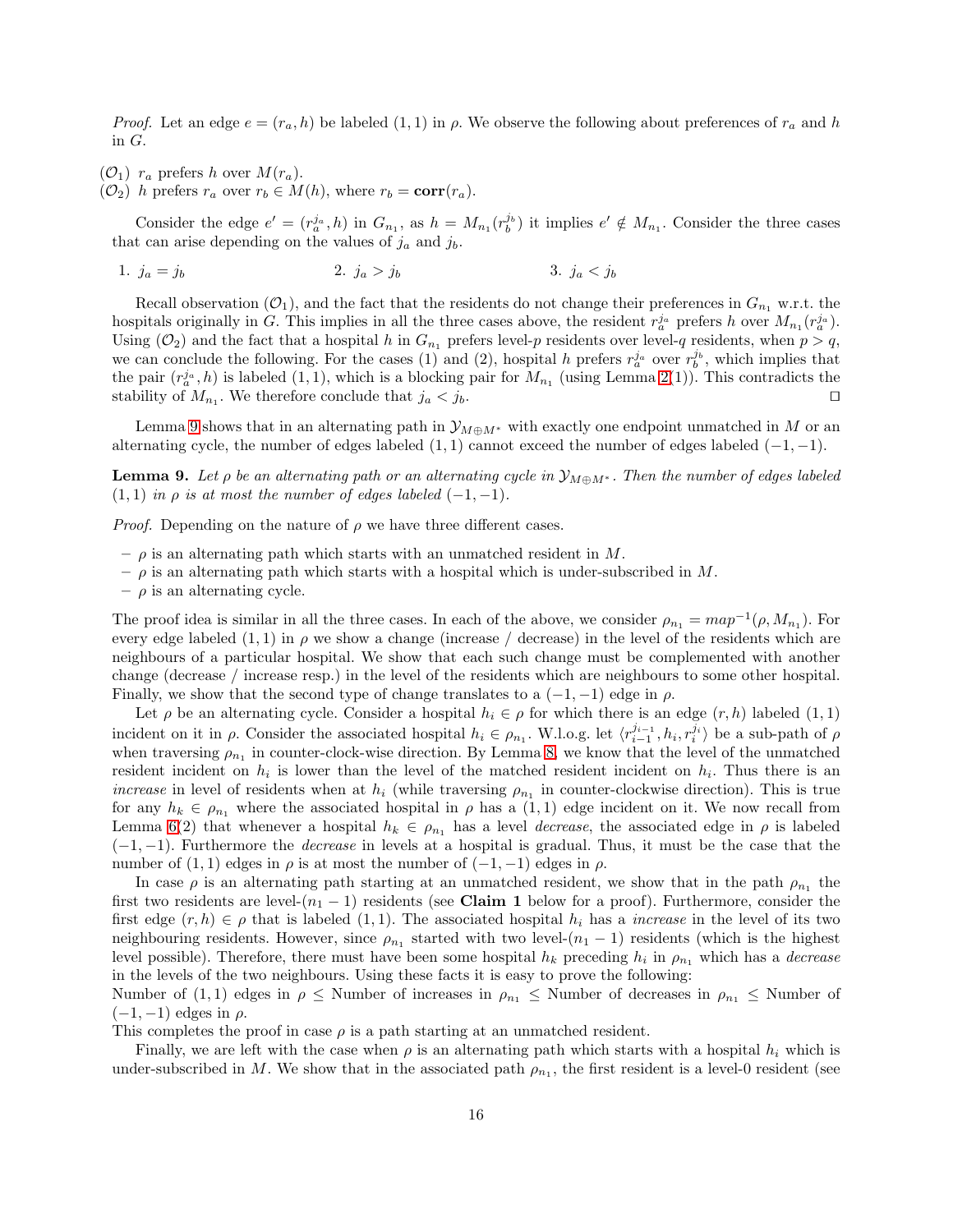Claim 2 below for a proof). Note that in this case since the path starts at a hospital, whenever we have an edge labeled  $(1,1)$  in  $\rho$ , the associated hospital  $h_i$  in  $\rho_{n_1}$  has an *increase* in the levels of the two neighbouring residents. Now first resident in the path is at the lowest possible level, it must be the case that there is a hospital  $h_k$  preceding  $h_i$  in  $\rho$  for which there is a *decrease* in the level of the neighbouring residents. Now using arguments similar to those in the case of path starting at an unmatched resident, we conclude that the number of  $(1, 1)$  edges in  $\rho$  is at most the number of  $(-1, 1)$  edges in  $\rho$ .

Claim 1:  $\rho = \langle r_0, h_1, r_1, \ldots \rangle$  starts with an unmatched resident. As  $r_0$  is unmatched in M, by invariant  $(\mathcal{I}_3)$ , it implies that for  $0 \leq i \leq n_1-2$ ,  $M_{n_1}(r_0^i) = d_r^i$ , and  $r_0^{n_1-1}$  is unmatched in  $M_{n_1}$ . Therefore the first resident  $r_0^{j_0}$  on the path  $\rho_{n_1}$  is a level- $(n_1 - 1)$  resident, that is  $j_0 = n_1 - 1$ . Furthermore, the second resident on the path  $r_1$  has to be a level- $(n_1 - 1)$  resident. If not, then as  $r_0^{n_1-1}$  is unmatched in  $M_{n_1}$  and  $h_1$  prefers a level- $(n_1 - 1)$  resident to a level-v resident  $(v < n_1 - 1)$ , the edge  $(r_0^{n_1-1}, h_1)$  will be labeled  $(1, 1)$ , and thus blocks  $M_{n_1}$  contradicting its stability (using Lemma [2\(](#page-9-1)1)).

**Claim 2:**  $\rho = \langle h_0, r_1, h_1, \ldots \rangle$  starts with an under-subscribed hospital. The first resident  $r_1^{j_1}$  on the path  $\rho_{n_1}$ has to be a level-0 resident, that is  $j_1 = 0$ . If not, i.e. if  $j_1 = 1$ , then  $d_{r_0}^0 = M_{n_1}(r_1^0)$  (by invariant  $(\mathcal{I}_3)$ )  $d_{r_0}^0$  in  $M_{n_1}$ , and prefers  $h_1$  to  $d_{r_0}^0$ . The hospital  $h_1$  on the other hand is under-subscribed in  $M_{n_1}$  and prefers being matched to  $r_1^0$  in  $M_{n_1}$ . Thus, the edge  $(r_1^0, h_1)$  is labeled  $(1, 1)$ , and blocks  $M_{n_1}$  contradicting its stability  $(\text{using Lemma } 2(2)).$  $(\text{using Lemma } 2(2)).$  $(\text{using Lemma } 2(2)).$ 

Thus, we get the following theorem:

**Theorem 4.** Let  $M = map(M_{n_1})$  where  $M_{n_1}$  is a stable matching in  $G_{n_1}$ . Then M is a popular matching amongst all maximum cardinality matchings in G.

Discussion: A natural question is to consider popular matchings in LCSM instances. An LCSM instance need not admit a stable matching. However we claim that restricted to LCSM instances which admit a stable matching, our results hold without any modification. To obtain the result, we claim that Lemma [1](#page-5-1) holds in the presence of lower quotas on classes. Additionally, if the given LCSM instance  $G$  admits a stable matching, the graph  $G_s$  for  $s = 1, \ldots, n_1$  also admits a stable matching. We thank Prajakta Nimbhorkar for pointing this to us.

Acknowledgement: We thank the anonymous reviewers whose comments have improved the presentation.

## References

- <span id="page-16-6"></span>1. D. J. Abraham, R. W. Irving, T. Kavitha, and K. Mehlhorn. Popular Matchings. SIAM Journal on Computing, 37(4):1030–1045, 2007.
- <span id="page-16-9"></span>2. D. J. Abraham, R. W. Irving, and D. F. Manlove. Two Algorithms for the Student-Project Allocation Problem. J. of Discrete Algorithms, 5(1):73–90, 2007.
- <span id="page-16-8"></span>3. P. Bir´o, D. Manlove, and S. Mittal. Size Versus Stability in the Marriage Problem. Theoretical Computer Science, 411(16-18):1828–1841, 2010.
- <span id="page-16-7"></span><span id="page-16-4"></span>4. F. Brandl and T. Kavitha. Popular Matchings with Multiple Partners. CoRR, abs/1609.07531, 2016.
- 5. Á. Cseh and T. Kavitha. Popular Edges and Dominant Matchings. In Proceedings of the Eighteenth Conference on Integer Programming and Combinatorial Optimization, pages 138–151, 2016.
- <span id="page-16-10"></span>6. T. Fleiner and N. Kamiyama. A Matroid Approach to Stable Matchings with Lower Quotas. In Proceedings of the Twenty-third Annual ACM-SIAM Symposium on Discrete Algorithms, pages 135–142, 2012.
- <span id="page-16-0"></span>7. D. Gale and L. Shapley. College Admissions and the Stability of Marriage. American Mathematical Monthly, 69:9–14, 1962.
- <span id="page-16-5"></span>8. P. Gärdenfors. Match Making: assignments based on bilateral preferences. Behavioural Sciences, 20:166–173, 1975.
- <span id="page-16-2"></span><span id="page-16-1"></span>9. D. Gusfield and R. W. Irving. The Stable Marriage Problem: Structure and Algorithms. MIT Press, 1989.
- 10. C.-C. Huang. Classified Stable Matching. In Proceedings of the Twenty-First Annual ACM-SIAM Symposium on Discrete Algorithms, pages 1235–1253, 2010.
- <span id="page-16-3"></span>11. C.-C. Huang and T. Kavitha. Popular Matchings in the Stable Marriage Problem. In Proceedings of 38th International Colloquium on Automata, Languages and Programming, pages 666–677, 2011.